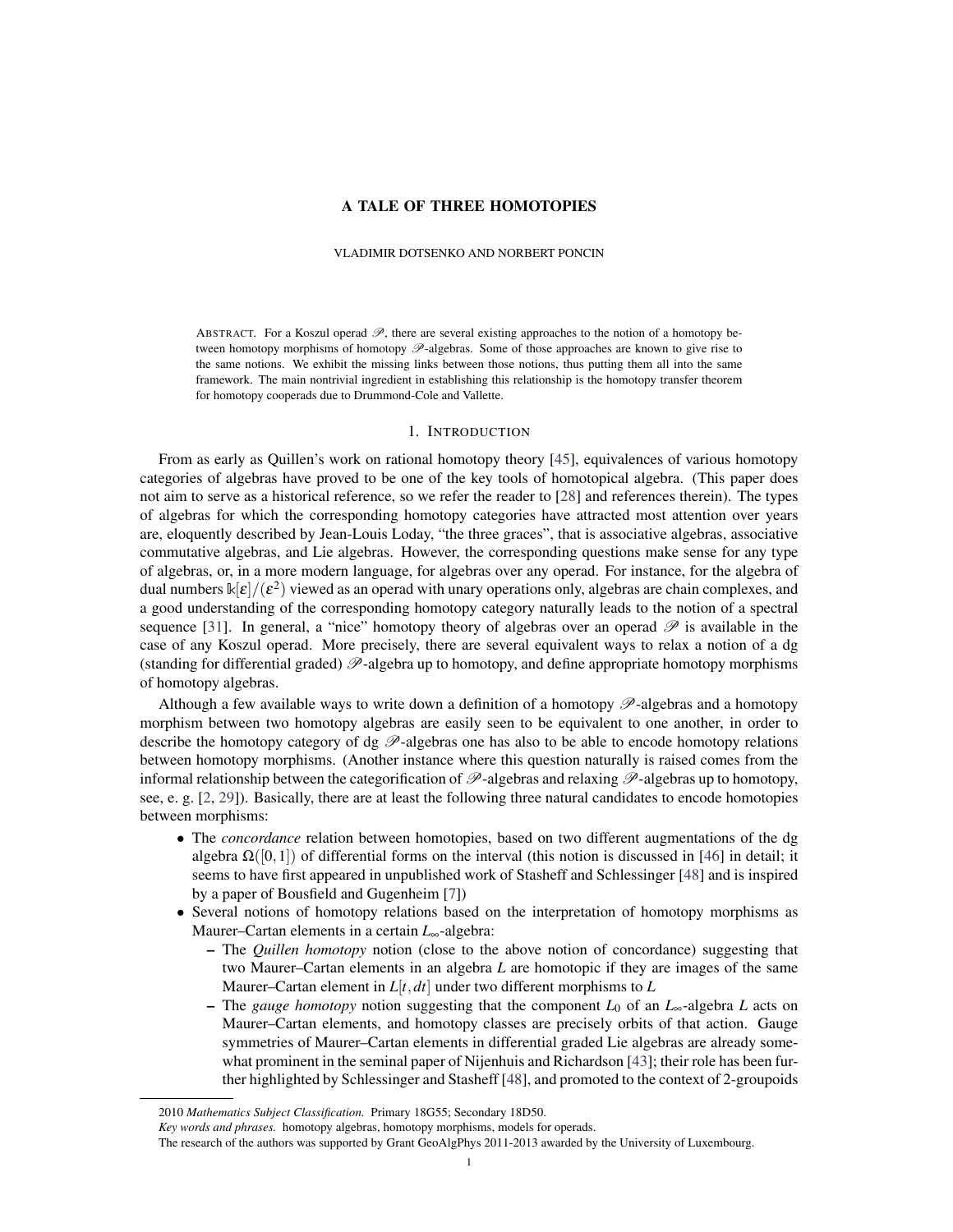by Deligne [\[13\]](#page-20-2). A systematic treatment of gauge symmetries of Maurer–Cartan elements in *L*∞-algebras is due to Getzler [\[21\]](#page-20-3), and his methods were specifically used to define homotopy of *L*∞-morphisms by Dolgushev [\[14\]](#page-20-4).

- The *cylinder homotopy* notion coming from the cylinder construction of the dg Lie algebra controlling Maurer–Cartan elements; such a cylinder is shown [\[9\]](#page-20-5) to be given by the Lawrence–Sullivan construction [\[32\]](#page-21-7).
- The notion of *operadic homotopy* suggesting that the datum of two homotopy algebras, two homotopy morphisms between them, and a homotopy between those two morphisms is the same as the datum of an algebra over a certain cofibrant replacement of the coloured operad describing the diagram



of P-algebras (this approach *a la `* Boardman and Vogt [\[5\]](#page-20-6) was pursued by Markl in [\[39\]](#page-21-8), following the description of homotopy algebras and homotopy morphisms via algebras over minimal models of appropriate operads [\[38\]](#page-21-9)).

The goal of this paper is to exhibit, for a Koszul operad  $\mathscr{P}$ , interrelationships between these definitions, putting the above approaches in a common context. For some notions of homotopies between Maurer– Cartan elements, it is done in a recent preprint [\[8\]](#page-20-7). The interplay between concordance, Quillen homotopy, and operadic homotopy is explained in this paper. This would be useful for working with homotopy category of homotopy  $\mathscr{P}$ -algebras, as in [\[49\]](#page-21-10).

A very important computation which is in a way at heart of both some very interesting recent results in rational homotopy theory [\[8,](#page-20-7) [9\]](#page-20-5) and our theorem on operadic homotopy is homotopy transfer of the dg commutative algebra structure of differential forms on the interval leading to a homotopy commutative algebra structure on the Čech cochain complex of the interval with Bernoulli numbers as structure constants. This computation was first performed by Cheng and Getzler [\[11\]](#page-20-8). In [\[8\]](#page-20-7), a version of the computation of Cheng and Getzler was performed on the dual level, resulting on a homotopy cocommutative coalgebra structure on the Čech chain complex of the interval which they show to recover the universal enveloping algebra of the Lawrence–Sullivan Lie algebra. There is a subtle point in this statement: the dual of the algebra of differential forms is not a coalgebra, since the coproduct lands in the *completed* tensor product, however if one ignores the fact that intermediate computations involve infinite series that technically do not exist, the transferred structure is an honest homotopy coalgebra. In our case, since we perform a similar computation but transfer the structure of a homotopy cooperad (using results of Drummond-Cole and Vallette [\[18\]](#page-20-9)), the situation becomes even more subtle. We therefore create a framework that justifies the infinite series computations, proving directly that partial sums of those infinite series give higher structures that converge as the upper summation limit goes to infinity.

The paper is organised as follows. In Section [2,](#page-2-0) we briefly recall all necessary definitions and facts of operadic homotopical algebra. In Section [3,](#page-8-0) we provide background information on the existing notions of homotopies; even though the three different notions of a homotopy between Maurer–Cartan elements in *L*∞ algebras are fairly well understood, we spell out the corresponding definitions for the sake of completeness. In Section [4,](#page-12-0) we explain the relationship between the notion of concordance homotopy and that coming from homotopy of Maurer–Cartan elements. In Section [5,](#page-14-0) we explain the relationship between the notion of concordance homotopy and that of operadic homotopy. In fact we provide the first, to our knowledge, explicit recipe to write a definition of operadic homotopy, even though it is complicated since it involves nested trees in homotopy transfer formulae. We conclude with an outline of some future directions in Section [6.](#page-20-10)

Acknowledgements. We would like to thank David Khudaverdyan for inspiring discussions, Urtzi Buijs and Aniceto Murillo for sending copies of their related work, and Alberto Canonaco for sending a copy of [\[10\]](#page-20-11). Special thanks are due to Bruno Vallette for numerous useful discussions and for sharing a preliminary version of [\[49\]](#page-21-10), to Ezra Getzler for enlightening discussions of [\[21\]](#page-20-3), and to Martin Markl and Martin Doubek for discussions of rich ideas of [\[39\]](#page-21-8) and [\[16\]](#page-20-12). Some extensive work on this paper was done while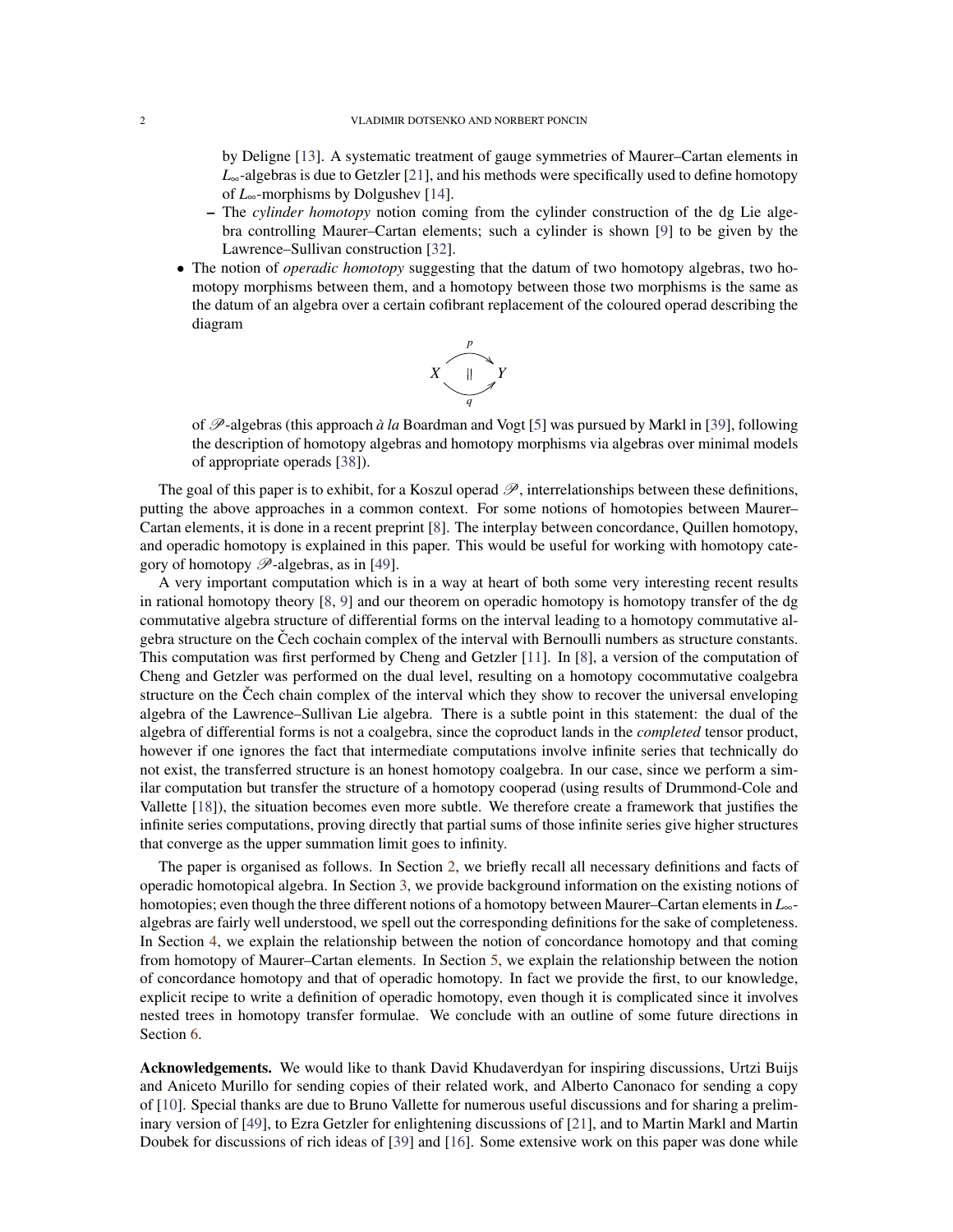the first author was visiting Maria Ronco at University of Talca; he is most grateful for the invitation and the excellent working conditions enjoyed during his stay there.

## 2. OPERADIC HOMOTOPICAL ALGEBRA

<span id="page-2-0"></span>We do not aim to provide a comprehensive treatment of homotopical algebra for operads since it would require a textbook rather than a paper; we however tried to collect all basic notation, slightly uncommon definitions and some proofs of facts we could not locate in the available literature. We refer the reader to [\[34\]](#page-21-11) for all the missing details.

2.1. **Operads: notational (and other) conventions.** All vector spaces are defined over a field  $\Bbbk$  of characteristic 0. We shall use coloured operads throughout, and therefore we find it beneficial to recall some definitions, directing the reader to [\[34\]](#page-21-11) for definitions of the corresponding non-coloured notions. More details on coloured operads can be found in [\[50\]](#page-21-12). For a set C, a C*-coloured* S*-module* is a functor from the category of C-coloured finite sets (with colour-preserving bijections as morphisms) to C-graded vector spaces. Similarly to how a non-coloured S-module  $\mathcal V$  is completely determined by the components  $\mathcal{V}(n) := \mathcal{V}(\{1,2,\ldots,n\})$ , a C-coloured S-module  $\mathcal V$  is completely determined by its *components*  $\mathcal{V}(c_1,...,c_n) := \mathcal{V}(\{(1,c_1), (2,c_2),..., (n,c_n)\})$  for  $c_1,..., c_n \in \mathbb{C}$ .

In some instances, we shall use C*-graded chain complexes*, that is, C-graded vector spaces for which each individual component is a chain complex. The category of C-coloured S-modules has an important object that we denote by  $\mathscr{I}$ ; it is the functor that vanishes on all sets except one-element sets, and on a one-element set with the only element of colour *c*, its value is the C-graded vector space whose only nonzero component is that of colour *c*, and that component is one-dimensional. For a non-coloured chain complex *U*, and  $c \in C$ , we denote by  $U_c$  the C-graded chain complex whose only nonzero component is the *c*-graded one, and it is equal to *C*. For a non-coloured S-module  $\mathcal{V}$ , and  $c_1, c_2 \in C$ , we denote by  $\mathcal{V}_{(c_1 \to c_2)}$ the C-coloured S-module whose only nonzero components are  $\mathcal{V}_{(c_1 \to c_2)}(c_1, c_1, \ldots, c_1) := \mathcal{V}(n)_{c_2}$ .  $\overline{n}$  times

The category of C-coloured S-modules has a well known monoidal structure called *composition* and denoted by  $\circ$  for which  $\mathcal{I}$  is the unit; monoids in this category are called C-*coloured operads*. For a C-graded vector space *Z*, the *coloured endomorphism operad* End*<sup>Z</sup>* is the C-coloured operad whose component End<sub>Z</sub>( $c_1, \ldots, c_n$ ) is the C-graded vector space with the *c*-graded component being  $Hom(Z_{c_1} \otimes \cdots \otimes Z_{c_n}, Z_c)$ , and obvious composition maps. An *algebra* over a C-coloured operad  $\mathcal O$  is a C-graded vector space *Z* together with a morphism of coloured operads  $\mathcal{O} \to$  End<sub>Z</sub>. The additional characteristics "coloured" and "differential graded" that an operad or an S-module may have will always be clear from the context, and we shall use just the words "operad" and "S-module" in most cases for brevity. It is also worth recalling that besides the composition  $\mathcal{V} \circ \mathcal{W}$ , one can also define the *infinitesimal composition*  $\mathcal{V} \circ_{(1)} \mathcal{W}$ , which consists of the elements of  $\mathcal{V} \circ (\mathcal{I} \oplus \mathcal{W})$  that are linear in  $\mathcal{W}$ .

To handle suspensions, we introduce a formal symbol *s* of degree 1. For a graded vector space *L*, its suspension *sL* is nothing but  $ks \otimes L$ . For an augmented (co)operad  $\mathcal O$  (for example, for every (co)operad  $\mathcal O$ with dim  $\mathcal{O}(1) = 1$ , we denote by  $\overline{\mathcal{O}}$  its augmentation (co)ideal.

We shall frequently use the chain complex  $C_{\bullet}([0,1])$ , the Čech chain complex of the interval. It is the chain complex that has basis elements  $0, 1$ , and  $01$  of degrees  $0, 0$ , and 1 respectively, and the differential  $\partial(01) = 1 - 0.$ 

<span id="page-2-1"></span>2.2. **Operadic Koszul duality and homotopy algebras.** Given an S-module  $\mathcal{V}$ , one can define the *free operad*  $\mathcal{F}(V)$  generated by  $V$  and the *cofree cooperad*  $\mathcal{F}^{c}(V)$  generated by  $V$ ; as S-modules, they both are spanned by "tree-shaped tensors". Each of them admits a weight grading, e.g.  $\mathscr{F}(\mathscr{V})^{(k)}$  is spanned by tree-shaped tensors corresponding to trees with *k* vertices, or, in other words, by composites of *k* generators.

A dg operad is called *quasi-free* if its underlying operad is free. A *model* of an non-dg operad  $\mathcal O$  is a quasi-free operad  $(\mathscr{F}(\mathscr{U}),d)$  equipped with a surjective quasi-isomorphism  $(\mathscr{F}(\mathscr{U}),d) \to \mathscr{O}$ . We shall use the definition of minimal models for operads from [\[18\]](#page-20-9) which is more general than the one from [\[40\]](#page-21-13), and is required for our purposes. Namely, we say that a quasi-free operad  $(\mathscr{F}(W),d)$  is *minimal* if its differential is decomposable, that is  $d(\mathcal{U}) \subset \mathcal{F}(\mathcal{U})^{(\geq 2)}$ , and its S-module of generators admits a direct sum decomposition  $\mathcal{U} = \bigoplus_{k \geq 1} \mathcal{U}^{(k)}$  satisfying  $d(\mathcal{U}^{(k+1)}) \subset \mathcal{F}(\bigoplus_{i=1}^k \mathcal{U}^{(i)})$ , the *Sullivan triangulation condition*.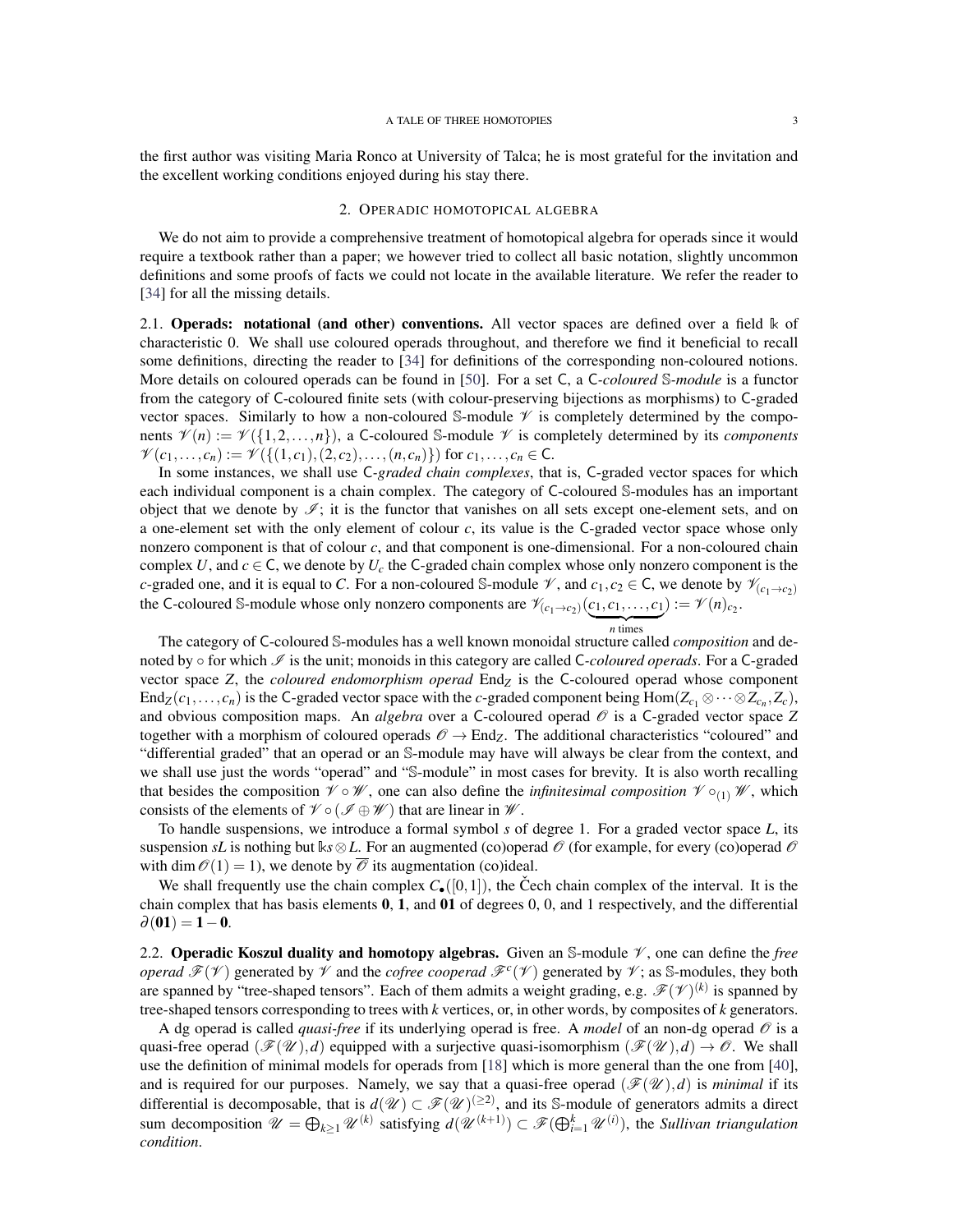To an S-module  $\mathscr V$  and an S-submodule  $\mathscr R \subset \mathscr F(\mathscr V)^{(2)}$  one can associate an operad

$$
\mathscr{P}=\mathscr{P}(\mathscr{V},\mathscr{R}),
$$

the universal quotient operad  $\mathcal O$  of  $\mathcal F(\mathcal V)$  for which the composite

$$
\mathscr{R} \hookrightarrow \mathscr{F}(\mathscr{V}) \twoheadrightarrow \mathscr{O}
$$

is zero. Similarly, to an S-module  $\mathscr V$  and an S-submodule  $\mathscr R \subset \mathscr F^c(\mathscr V)^{(2)}$  one can associate a cooperad  $\mathcal{Q} = \mathcal{Q}(\mathcal{V}, \mathcal{R})$ , the universal suboperad  $\mathcal{C} \subset \mathcal{F}^c(\mathcal{V})$  for which the composite

$$
\mathscr{C} \hookrightarrow \mathscr{F}^c(\mathscr{V}) \twoheadrightarrow \mathscr{F}^c(\mathscr{V})^{(2)}/\mathscr{R}
$$

is zero. The Koszul duality for operads assigns to an operad  $\mathcal{P} = \mathcal{P}(\mathcal{V}, \mathcal{R})$  its Koszul dual cooperad

$$
\mathscr{P}^{\mathsf{i}} := \mathscr{Q} (s\mathscr{V}, s^2\mathscr{R}),
$$

and to a cooperad  $\mathcal{Q} = \mathcal{Q}(\mathcal{V}, \mathcal{R})$  its Koszul dual operad

$$
\mathscr{Q}^{\mathbf{i}} := \mathscr{P}(s^{-1}\mathscr{V}, s^{-2}\mathscr{R}).
$$

An operad P is said to be *Koszul* if its Koszul complex (P<sup>i</sup>  $\circ$  P with the differential coming from a certain twisting morphism between  $\mathscr{P}^{\dagger}$  and  $\mathscr{P}$ ) is quasi-isomorphic to  $\mathscr{I}$ .

It is well known that if  $\mathscr P$  is a Koszul operad, then the datum of a homotopy  $\mathscr P$ -algebra structure on a vector space *V* is equivalent to the datum of a square zero coderivation of degree -1 of the cofree  $\mathscr{P}^{\text{1}}$ coalgebra  $\mathscr{P}^{\text{!`}}(V)$ . Such a coderivation makes the latter coalgebra into a chain complex referred to as the bar complex of *V*, and denoted  $B(V)$ . For every homotopy  $\mathscr{P}$ -algebra structure on *V*, we shall denote by  $D_V$  the differential of B(*V*), and by  $d_V^{(k)}$  $V_V^{(k)}$  the *k*-th restriction of  $D_V$ , which is a composite of the restriction of  $D_V$  to  $\mathscr{P}^{\dagger}(k) \otimes_{S_k} V^{\otimes k} \subset \mathscr{P}^{\dagger}(V)$  and the projection  $\mathscr{P}^{\dagger}(V) \to V$ .

The same definitions apply when replacing algebras with coalgebras: for a Koszul cooperad  $\mathcal{Q}$ , a structure of a homotopy Q-coalgebra on a vector space *V* is exactly the same as a square zero derivation of degree 1 of the free  $\mathcal{Q}^i$ -algebra  $\mathcal{Q}^i(V)$ . Such a datum makes the latter coalgebra into a cochain complex referred to as the cobar complex of *V* and denoted  $\Omega(V)$ .

The above statements also apply to the case when *V* itself is a homotopy (co)operad, that is a homotopy (co)algebra over the (Koszul) coloured (co)operad encoding non-coloured operads. In the case of nonsymmetric operads, that coloured operad is defined and studied in detail in [\[50\]](#page-21-12), in the case of symmetric operads, the definition is given in [\[3,](#page-20-13) [30\]](#page-21-14). We however would like to make some clarifying remarks since when applying the Koszul duality to that operad one may make different choices, and end up with several different notions of homotopy operads, see, e.g. a recent preprint [\[12\]](#page-20-14) where the action of symmetric groups on operads is also relaxed up to homotopy. We consider operads coloured by a category [\[44\]](#page-21-15): the set of colours for our operads is  $\mathbb{N}_+ = \{1, 2, \ldots\}$ , but in addition each colour *n* has  $S_n$  as its group of automorphisms. Hence, the coloured collections underlying the corresponding coloured operads will be collections of vector spaces  $V(c_1, \ldots, c_n; c)$  that, in addition to the action of permutations corresponding to same colours in the list  $c_1, \ldots, c_n$ , have a left  $\Bbbk S_{c_1} \otimes \cdots \otimes \Bbbk S_{c_n}$ -module structure, and a right  $\Bbbk S_c$ -module structure, and the left  $S_{c_1}\otimes\cdots\otimes\Bbbk S_{c_n}$ -module structure is compatible with permutations of colours. For such operads, it is possible to generalise the notion of Koszul duality  $\dot{a}$  *la* [\[22\]](#page-20-15), the notion of a Gröbner basis  $\dot{a}$  *la* [\[15\]](#page-20-16), and various results of operadic homotopical algebra *a la `* [\[34,](#page-21-11) Chapter 10]; these generalisations, while would require a separate paper to fill in all the details, are fairly straightforward, and we are using them implicitly in several proofs throughout this paper. In fact, the only coloured operad of this generalised form that we need is the coloured operad  $\mathcal O$  with generators  $\alpha_{i,\sigma} \in \mathcal O(n,m;n+m-1), 1 \le i \le n, \sigma \in S_{m+n-1}$ ; this operation encodes infinitesimal operadic compositions via  $\alpha_{i,\sigma}(f,g) = (f \circ_i g)$ . This operad is presented by quadratic relations that encode associativity of operadic compositions [\[40\]](#page-21-13). Moreover, one of several standard choices of normal forms for computing operadic compositions (e.g. by choosing left-to-right levelisations of trees) leads to a conclusion that this operad is Koszul because it can be easily seen to admit a quadratic Gröbner basis [[15\]](#page-20-16), and by a direct inspection, this operad is self-dual with respect to Koszul duality for coloured operads. Even more generally, for a given set of colours C (without nontrivial automorphisms), a C-coloured homotopy (co)operad *V* can be viewed as a homotopy (co)algebra over an appropriate coloured (co)operad  $\mathcal{O}_C$ ; this coloured (co)operad satisfies all the properties we just outlined for  $C = \{ * \}.$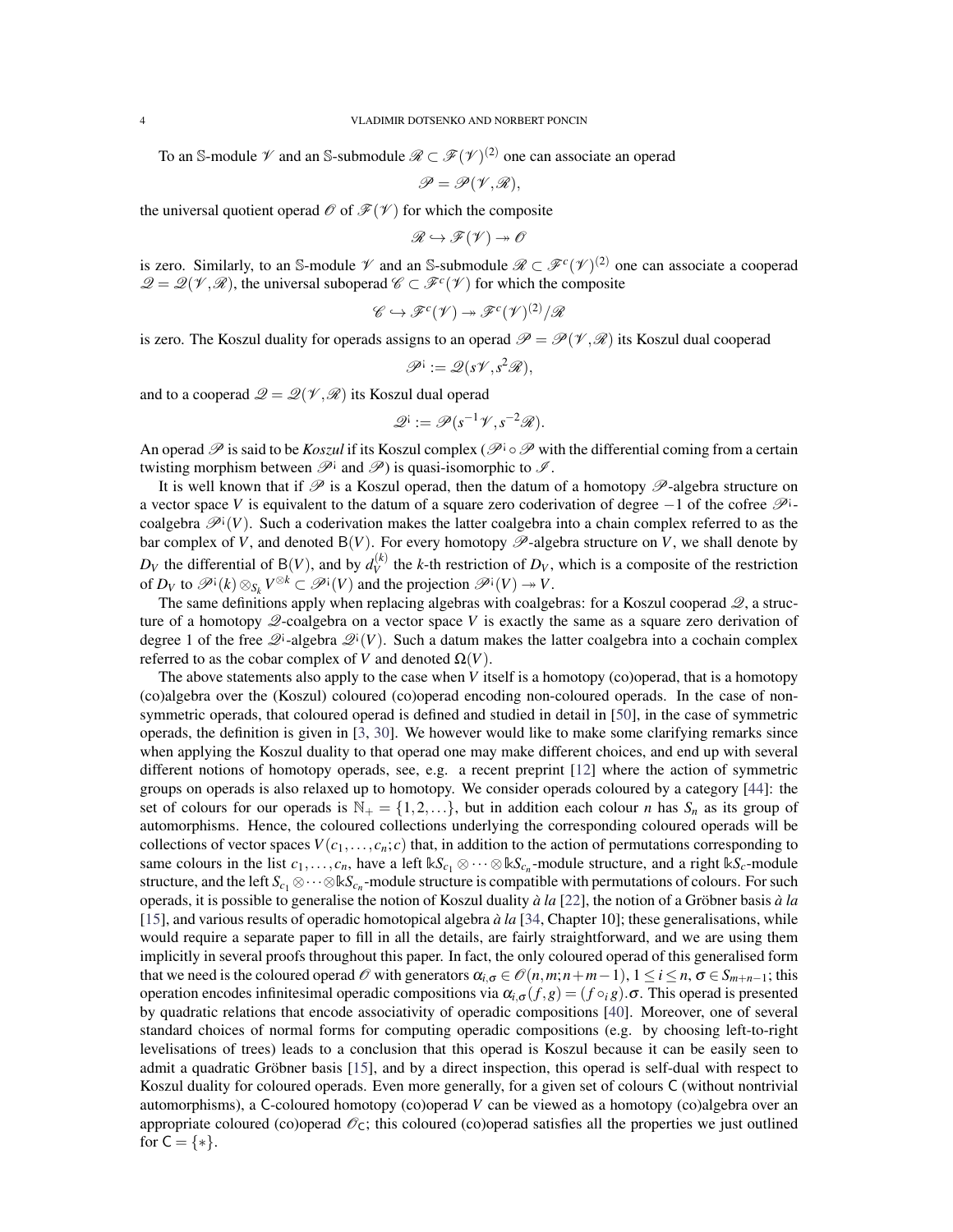In particular, this translates into the fact that for an  $\mathbb{S}\text{-module }\mathscr{W}$ , a square zero derivation of degree −1 of the free operad  $\mathcal{F}(s^{-1}W)$  is equivalent to a structure of a homotopy cooperad on W, see [\[50\]](#page-21-12); in fact, for a cooperad S-module  $\mathscr{W}$ , the free operad  $\mathscr{F}(s^{-1}\mathscr{W})$  equipped with that differential is precisely the cobar complex  $\Omega(\mathcal{W})$ . In terms of operadic cobar complexes, one can give an alternative definition of homotopy algebras over Koszul operads: a homotopy  $\mathscr P$ -algebra structure (or a  $\mathscr P_{\infty}$ -algebra structure) on a chain complex *V* is the same as the structure of an algebra over the cobar complex  $\Omega(\overline{\mathscr{P}})$  on *V*. (This cobar complex is often denoted by  $\mathscr{P}_\infty$ ). Similarly to how cooperations of an  $A_\infty$ -coalgebra are indexed by positive integers (the label of a cooperation describes in how many parts it splits its argument), cooperations of a homotopy cooperad  $W$  are indexed by trees. For each tree *t*, the cooperation  $\Delta_t: s^{-1}W \to \mathscr{F}(s^{-1}W)$ takes an element of  $s^{-1}$  *W* to a sum of terms in the free operad  $\mathscr{F}(s^{-1}$  *W*), each term corresponding to a certain way to decorate internal vertices of *t* by elements of  $s^{-1}$ *W*. It is of course possible to encode these as maps from  $\mathscr{W}$  to  $\mathscr{F}(\mathscr{W})$  by applying appropriate (de)suspensions, thus arriving to the more conventional definition where the infinitesimal decomposition map in a usual cooperad has degree 0.

Throughout this paper, we always use the letter  $\mathscr P$  to denote a non-coloured non-graded finitely generated Koszul operad with  $\mathcal{P}(1) = \mathbb{k}$ . The "non-coloured" assumption is merely there to simplify the notation a little bit (all the results hold in the coloured case also), while the other assumptions cannot be just dropped, while each of them can in principle be replaced by a more weak but more technical assumption, e.g. instead of considering operads with  $\mathcal{P}(1) = \mathbb{k}$  one can look at augmented operads admitting a minimal model in the sense described above. Under our assumptions, the cobar complex  $\Omega(\mathcal{P}^{\dagger})$  is the minimal model of  $\mathscr{P}$ .

<span id="page-4-0"></span>2.3. Morphisms and homotopy morphisms. To deal with homotopy algebras and their morphisms, we shall mainly use  $\{x, y\}$ -coloured S-modules and operads. For a non-coloured operad  $\mathscr{P} = \mathscr{F}(V)/(\mathscr{R})$ , a pair of  $\mathscr P$ -algebras and an algebra morphism between them can be encoded as an algebra over a certain  $\{x, y\}$ -coloured operad  $\mathscr{P}_{\bullet \to \bullet}$ . The generators of that operad are  $\mathscr{V}_{(x \to x)}$  (encoding the structure maps of the first algebra),  $\mathcal{V}_{(y\to y)}$  (encoding the structure maps of the second algebra), and the S-module  $\mathcal{M}_{(f)}$ , for which the only nonzero component is  $\mathcal{M}_{(f)}(x) = \mathbb{k}_y$  (encoding the map between the two algebras). Its relations are  $\mathcal{R}_{(x\to x)}$ ,  $\mathcal{R}_{(y\to y)}$ , and  $f \circ v_{(x\to x)} - v_{(y\to y)} \circ f^{\otimes n}$  for each  $v \in \mathcal{V}(n)$ . This operad is homotopy Koszul in the sense of [\[41\]](#page-21-16); we shall recall its minimal model below.

Recall that a homotopy morphism between two homotopy  $\mathscr P$ -algebras is the same as a dg  $\mathscr P^i$ -coalgebra morphism between their bar complexes. (Dually, a homotopy morphism between two homotopy  $\mathcal{Q}$ coalgebras is the same as a dg  $\mathcal{Q}$ *i*-algebra morphism between their cobar complexes). Similarly to how a homotopy  $\mathscr{P}$ -algebra structure can be defined as an algebra over the operad  $\mathscr{P}_{\infty} = \Omega(\mathscr{P})$ , there is a description of homotopy morphisms in terms of algebras over some dg operad, which we shall now define.

Let us consider the  $\{x, y\}$ -coloured S-module

$$
\mathscr{V}_{\bullet\to\bullet,\infty}:=\overline{\mathscr{P}^{\textrm{!`}}}_{(x\to x)}\oplus\overline{\mathscr{P}^{\textrm{!`}}}_{(y\to y)}\oplus s\mathscr{P}^{\textrm{!`}}_{(x\to y)},
$$

It has a structure of a homotopy cooperad defined as follows: on  $\overline{\mathscr{P}}^i_{(x\to x)}$  and  $\overline{\mathscr{P}}^i_{(y\to y)}$ , one uses the cooperad structure corresponding to that of  $\overline{\mathscr{P}}^i$ , whereas on  $s\mathscr{P}^i_{(x\to y)}$  there are two types of nonzero decomposition maps, the map

$$
\mathscr{P}^i_{(x \to y)} \cong \mathscr{P}^i \to \mathscr{P}^i \circ_{(1)} \overline{\mathscr{P}^i} \cong \mathscr{P}^i_{(x \to y)} \circ_{(1)} s^{-1} \overline{\mathscr{P}^i}_{(x \to x)}
$$

obtained by de-suspending the infinitesimal decomposition  $\mathscr{P}^i \to \mathscr{P}^i \circ_{(1)} \mathscr{P}^i$  in the cooperad  $\mathscr{P}^i$ , and the map

$$
\mathscr{P}^{\mathbf{i}}_{(x \to y)} \cong \mathscr{P}^{\mathbf{i}} \to \overline{\mathscr{P}^{\mathbf{i}}} \circ \mathscr{P}^{\mathbf{i}} \cong \overline{s^{-1} \mathscr{P}^{\mathbf{i}}} _{(y \to y)} \circ \mathscr{P}^{\mathbf{i}}_{(x \to y)}
$$

obtained by de-suspending the full decomposition  $\mathscr{P}^i \to \mathscr{P}^i \circ \mathscr{P}^i$ . The fact that all these maps satisfy the constraints required by the definition of a homotopy cooperad follow from the fact that the structure maps of  $\mathscr{P}^{\dagger}$  satisfy the constraints of a cooperad (coassociativity).

The following proposition follows by inspection from the definition of a homotopy morphism as the morphism of bar complexes; we omit the proof.

**Proposition 1.** The datum of a homotopy morphism between two homotopy  $\mathscr{P}$ -algebras X and Y is equiv*alent to an algebra over the cobar complex*  $\Omega(\mathscr{V}_{\bullet\to\bullet,\infty})$  *for which the actions of*  $\overline{\mathscr{P}^i}_{(x\to x)}$  *and*  $\overline{\mathscr{P}^i}_{(y\to y)}$ *induce the given homotopy*  $\mathscr P$ *-algebra structures on X and Y respectively.*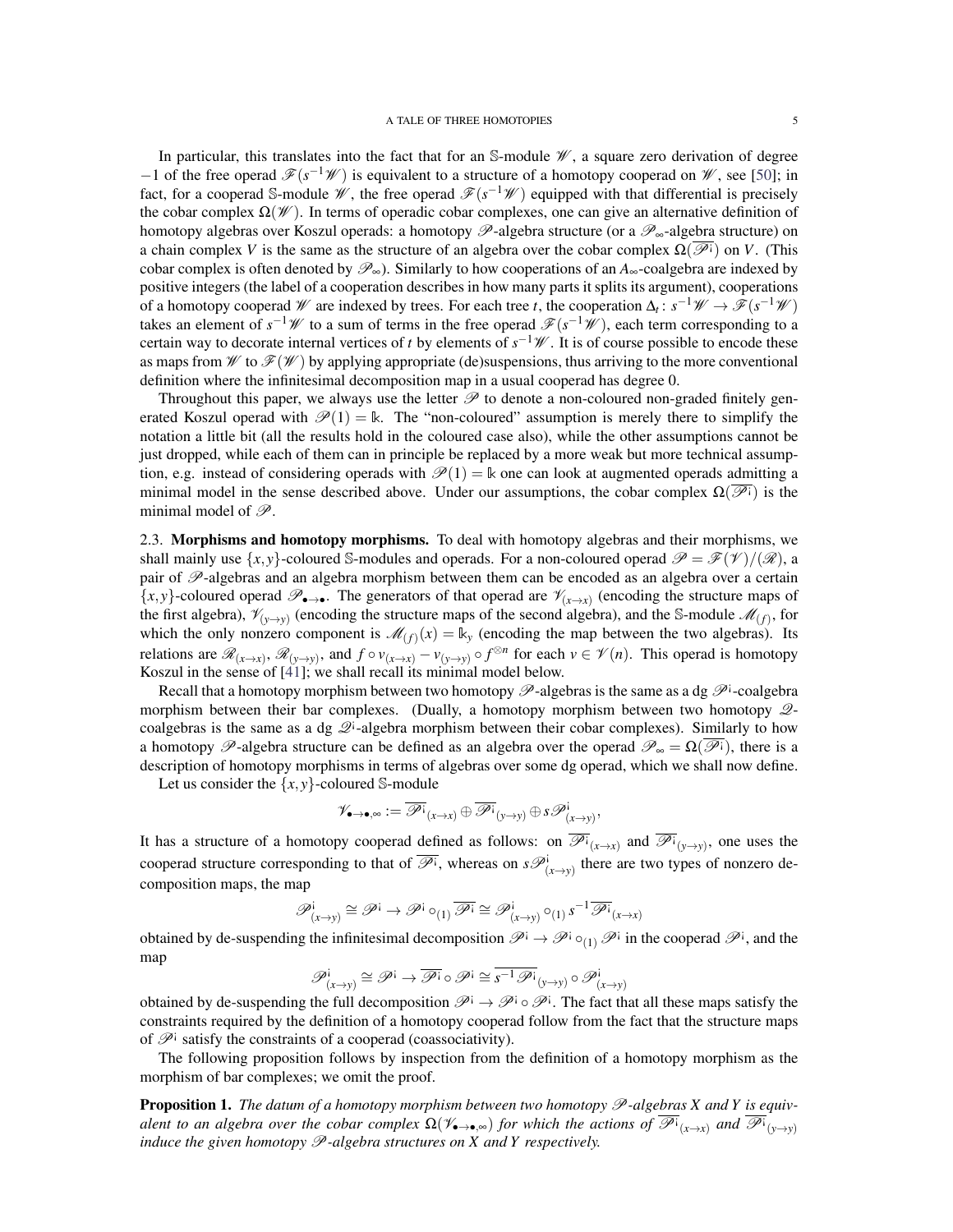In what follows, we shall denote the cobar complex  $\Omega(\mathscr{V}_{\rightarrow\bullet,\infty})$  by  $\mathscr{P}_{\rightarrow\bullet,\infty}$ . The following statement extends the understanding of homotopy  $\mathscr{P}$ -algebras as algebras over the minimal model of  $\mathscr{P}$ ; it is essentially [\[41,](#page-21-16) Prop. 56] for which we provide a detailed proof.

## **Proposition 2.** *The operad*  $\mathscr{P}_{\bullet\to\bullet,\infty}$  *is the minimal model of*  $\mathscr{P}_{\bullet\to\bullet}$ *.*

*Proof.* Let us consider the weight filtration of the cobar complex  $\Omega(\mathscr{V}_{\bullet,\bullet,\infty})$ , that is the filtration by the number of internal vertices of trees in the free operad. Inspecting the definition of the homotopy cooperad  $\mathcal{V}_{\bullet\to\bullet}$ , we see that the differential  $d^0$  of the corresponding spectral sequence is equal to zero, and the differential  $d^1$  is obtained from forgetting the full decomposition map on  $s\mathcal{P}^i_{(x\to y)}$ , that is only retaining the map

$$
\mathscr{P}^{\mathbf{i}}_{(x \to y)} \cong \mathscr{P}^{\mathbf{i}} \to \mathscr{P}^{\mathbf{i}} \circ_{(1)} \overline{\mathscr{P}^{\mathbf{i}}} \cong \mathscr{P}^{\mathbf{i}}_{(x \to y)} \circ_{(1)} s^{-1} \overline{\mathscr{P}^{\mathbf{i}}}_{(x \to x)}
$$

obtained by de-suspending the infinitesimal decomposition  $\mathscr{P}^i \to \mathscr{P}^i \circ_{(1)} \mathscr{P}^i$  in the cooperad  $\mathscr{P}^i$ . Thus, the cobar complex  $\Omega(\mathscr{V}_{\bullet\to\bullet,\infty})$  with the differential  $d^1$  becomes isomorphic to  $\Omega((\mathscr{P}_{\bullet\to\bullet}^{(2)})^i)$ , the cobar complex of the operad  $\mathscr{P}_{\bullet\to\bullet}^{(2)}$  with generators  $\mathscr{V}_{(x\to x)}\oplus\mathscr{V}_{(y\to y)}\oplus\mathscr{M}_{(f)}$  and relations  $\mathscr{R}_{(x\to x)}$ ,  $\mathscr{R}_{(y\to y)}$ , and  $f \circ v_{(x \to x)}$  for each  $v \in \mathcal{V}(n)$ . The latter operad is known to be Koszul [\[41,](#page-21-16) Lemma 55], so the homology of the cobar complex of its Koszul dual is concentrated in degree zero. Thus further differentials of our spectral sequence vanish, and the homology of  $\Omega(\mathscr{V}_{\bullet\to\bullet,\infty})$  is concentrated in degree zero, where it is, by direct inspection, equal to  $\mathscr{P}_{\bullet\to\bullet}$ .

2.4. Homotopy transfer theorem for homotopy cooperads. One of the key features of homotopy structures is that they can be transferred along homotopy retracts. The following result generalising (and dualising) both the homotopy transfer formulae for  $A_{\infty}$ -coalgebras [\[30,](#page-21-14) [34\]](#page-21-11) and the homotopy transfer formulae for (pr)operads [\[25\]](#page-21-17) is proved in [\[18\]](#page-20-9). The signs in the formulae are Koszul signs coming from various (de)suspensions, and writing them by a closed formula is not in any way useful; see [\[25\]](#page-21-17) for some further explanations of the origin of signs.

**Proposition 3** ([\[18\]](#page-20-9)). Let  $(\mathscr{C}, {\Delta_t})$  *be a homotopy cooperad. Let*  $(\mathscr{H}, d_{\mathscr{H}})$  *be a dg* S-module, which is a *homotopy retract of the dg* S-*module* ( $\mathscr{C}, d_{\mathscr{C}}$ )*:* 

<span id="page-5-1"></span>
$$
H\bigodot^{\mathcal{A}}(\mathscr{C},d_{\mathscr{C}})\frac{p}{\leftarrow i}\left(\mathscr{H},d_{\mathscr{H}}\right).
$$

*Consider the formulae*

(1) 
$$
\widetilde{\Delta}_t := \sum \pm t(p) \circ \left( (\Delta_{t_{k+1}} H) \circ_{j_k} (\cdots (\Delta_{t_3} H) \circ_{j_2} ((\Delta_{t_2} H) \circ_{j_1} \Delta_{t_1})) \right) \circ i,
$$

*where t is a tree with at least two vertices, and the sum is over all possible ways of writting it by successive expansions of trees with at least two vertices,*

$$
t = (((t_1 \circ_{j_1} t_2) \circ_{j_2} t_3) \cdots) \circ_{j_k} t_{k+1} ,
$$

*so one begins with the tree t*1*, expands its vertex j*<sup>1</sup> *by replacing it with the tree t*2*, then expands the vertex j*<sub>2</sub> *of the result by replacing it with the tree t<sub>3</sub> <i>etc.* (The notation  $(\Delta_t H) \circ_j \Delta_t$  means that we apply  $\Delta_{t'} H$ *at the jth vertex of the t-shaped elements of the free operad arising upon the application of* ∆*t). These formulae create the necessary "correction terms" one has to add to the transferred decomposition maps*  $t(p) \circ \Delta_t \circ i$  *in order to define a homotopy cooperad structure on the dg* S-*module* (*H*, *d*<sub>H</sub>).

<span id="page-5-0"></span>2.5. Maurer–Cartan description of homotopy algebras and morphisms. Here we discuss, following [\[41,](#page-21-16) [50\]](#page-21-12), a description of homotopy  $\mathscr{P}$ -algebras and homotopy morphisms of those algebras in terms of solutions to the Maurer–Cartan equation in a certain *L*∞-algebra. Unlike the case of differential graded Lie algebras, the defining equation of Maurer–Cartan elements in *L*∞-algebras only makes sense under some extra conditions; we recall one of the possible choices, following [\[4\]](#page-20-17).

Definition 1. A *L*∞-algebra *L* is said to be *complete* if it is equipped with a decreasing filtration

$$
L = F^1 L \supseteq F^2 L \supseteq \ldots \supseteq F^n L \supseteq \ldots
$$

such that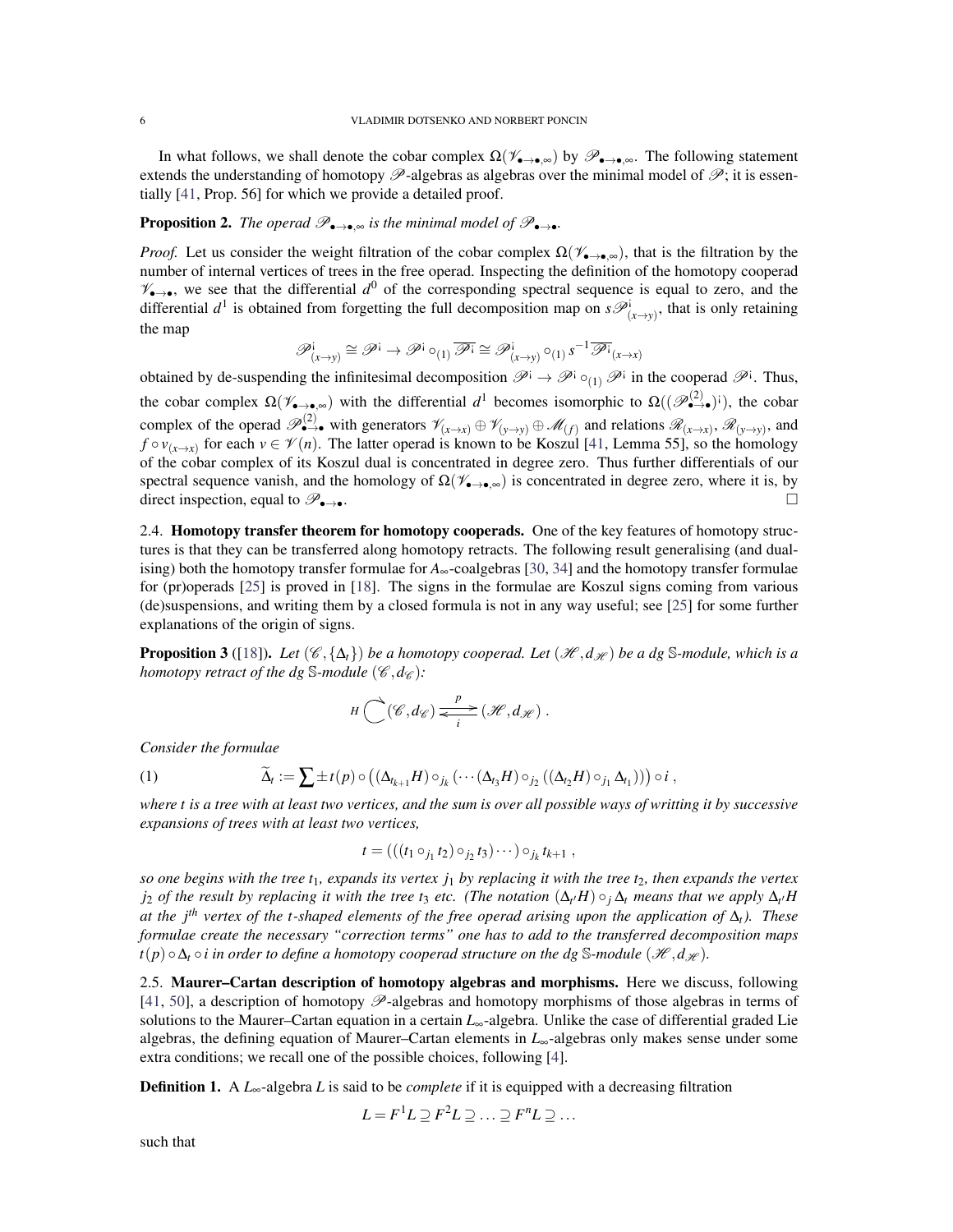• for each *k* and *r*, we have

$$
\ell_k(F^r L, L, \ldots, L) \subseteq F^{r+1} L
$$

• for each *r*, there exists some *N* such that for all  $k > N$  we have

$$
\ell_k(L,L,\ldots,L)\subset F^rL
$$

• *L* is complete with respect to this filtration, that is the canonical map

$$
L \to \underleftarrow{\lim} L/F^r L
$$

is an isomorphism.

A complete *L*∞-algebra *L* is said to be profinite if each quotient *L*/*F <sup>r</sup>L* is finite dimensional.

A class of complete *L*∞-algebras that we shall primarily need for our purposes is given by *convolution*  $L_{\infty}$ -algebras. Suppose that  $\mathscr C$  is a homotopy cooperad with the total decomposition map

$$
\Delta_{\mathscr{C}}: s^{-1}\mathscr{C} \to \mathscr{F}(s^{-1}\mathscr{C})^{(\geq 2)},
$$

and  $P$  is a dg operad with the induced composition map

$$
\widetilde{\mu}_{\mathscr{P}}\colon \mathscr{F}(\mathscr{P})^{(\geq 2)}\to \mathscr{P}.
$$

(Note that we use the (de)suspended definition in one case, and the usual definition in the other one; this corresponds to the almost-self-duality of the coloured operad encoding non-coloured operads). In this case the collection  $\text{Hom}_{\mathbb{k}}(\mathscr{C},\mathscr{P})$  is a homotopy operad, the *convolution homotopy operad of*  $\mathscr{C}$  *and*  $\mathscr{P}$ , and hence the product of components of this collection is an  $L_{\infty}$ -algebra [\[50\]](#page-21-12). The structure maps  $\ell_n$  of that *L*<sub>∞</sub>-algebra are, for *n* > 1,

(2) 
$$
\ell_n(\phi_1,\ldots,\phi_n)=\sum_{\sigma\in\mathbb{S}_n}(-1)^{\operatorname{sgn}(\sigma,\phi_1,\ldots,\phi_n)}\widetilde{\mu}_{\mathscr{P}}\circ(\phi_{\sigma(1)}\otimes\ldots\otimes\phi_{\sigma(n)})\circ(s^{\otimes n})\circ\Delta_n s^{-1},
$$

where  $\Delta_n$  is the component of  $\Delta_{\mathscr{C}}$  which maps  $\mathscr{C}$  to  $\mathscr{F}(\overline{\mathscr{C}})^{(n)}$ , that is the sum of all cooperations  $\Delta_t$  over trees *t* with *n* internal vertices, see [\[41,](#page-21-16) [50\]](#page-21-12). The map  $\ell_1$  is the usual differential of the space of maps between two chain complexes:

$$
\ell_1(\phi) = D(\phi) = d_{\mathscr{P}} \circ \phi - (-1)^{|\phi|} \phi \circ d_{\mathscr{C}}.
$$

The product of the spaces of  $\mathbb{S}_n$ -equivariant maps

$$
\prod_{n\geq 1}\mathrm{Hom}_{\mathbb{S}_n}(\mathscr{C}(n),\mathscr{P}(n))
$$

can be shown to be an *L*∞-subalgebra of this algebra, which we shall be referring to as *convolution L*∞ *algebra* of  $\mathscr C$  and  $\mathscr P$ .

All *L*∞-algebras we consider in this paper will arise as convolution algebras. To ensure their completeness, we shall be using the following result (which, in all cases we deal with, will be manifestly applicable).

**Proposition 4.** If the cobar complex of  $\mathscr C$  is a minimal operad with finite-dimensional components  $\mathscr C^{(k)}$  of the decomposition  $\mathscr{C} = \bigoplus_{k \geq 1} \mathscr{C}^{(k)}$  implementing the Sullivan triangulation condition, then L, the convolu*tion L*∞*-algebra of* C *and* P *is a complete L*∞*-algebra with respect to the filtration whose pth term FpL is given by*

$$
\prod_{n\geq 1, k\geq p} \mathrm{Hom}_{\mathbb{S}_n}(\mathscr{C}^{(k)}(n), \mathscr{P}(n)),
$$

*that is the maps that vanish on*  $\bigoplus_{k\leq p} \mathscr{C}^{(k)}$ *.* 

*Proof.* The first condition of completeness follows directly from the Sullivan triangulation condition: the operadic decomposition of an element from  $\mathcal{C}^{(k)}$  with  $k \leq r$  does not contain elements from  $\mathcal{C}^{(r)}$  and higher, so  $\ell_k(F^rL, L, \ldots, L) \subseteq F^{r+1}L$ . The second condition essentially expresses the fact that for every *c* ∈  $\mathscr C$  the number of trees *t* for which  $\Delta_t(c) \neq 0$  is finite. The third condition is obvious.  $\square$ 

**Definition 2.** Let *L* be a complete  $L_{\infty}$ -algebra with the structure maps  $\ell_k$ ,  $k \geq 1$ . An element  $\alpha \in L_{-1}$  is said to be a Maurer–Cartan element (notation:  $\alpha \in MC(g)$ ) if

$$
\sum_{k\geq 1}\frac{1}{k!}\ell_k(\alpha,\alpha,\ldots,\alpha)=0.
$$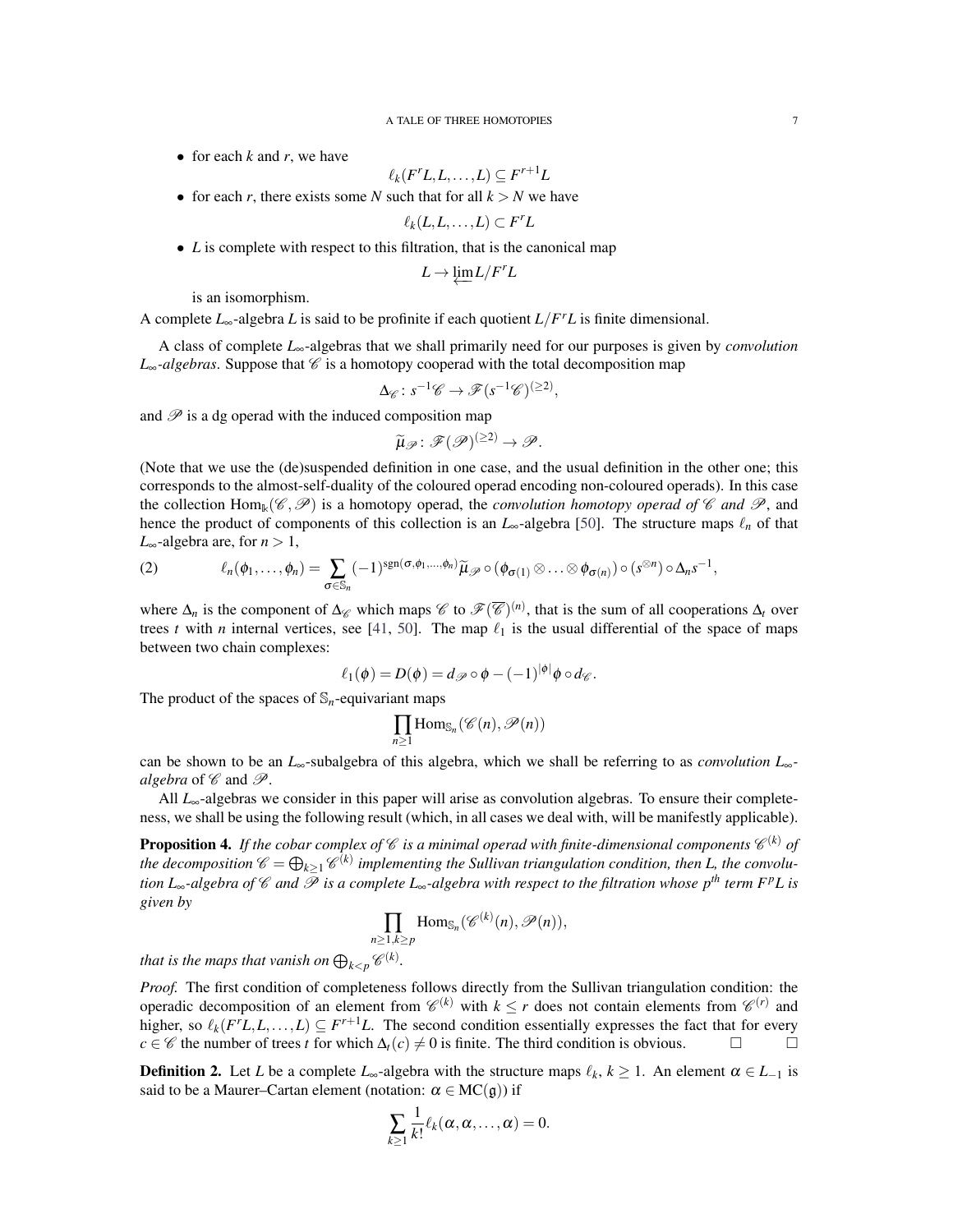Note that the Maurer–Cartan equation in a complete *L*∞-algebra makes sense, since the infinite series converges with respect to topology defined by the filtration. In all formulae throughout this paper, we only use infinite series in *L*∞-algebras that are complete, and no convergence issues ever arise.

Let *L* be a complete  $L_{\infty}$ -algebra with the structure maps  $\ell_k, k \geq 1$ , and let  $\alpha$  be a Maurer–Cartan element of that algebra. One can consider the following new operations on *L*:

$$
\ell_n^{\alpha}(x_1,\ldots,x_n):=\sum_{p\geq 0}\frac{1}{p!}\ell_{n+p}(\underbrace{\alpha,\ldots,\alpha}_{p},x_1,\ldots,x_n).
$$

It is known [\[21,](#page-20-3) Prop. 4.4] that the underlying vector space of *L* equipped with the structure maps  $\ell_k^{\alpha}, k \ge 1$ , is again a complete  $L_{\infty}$ -algebra, denoted by  $L^{\alpha}$ . The  $L_{\infty}$ -structure of that algebra is sometimes called the *L*∞*-structure twisted by* α.

Let us consider the  $\{x, y\}$ -coloured homotopy cooperad  $\mathscr{V}_{\bullet \to \bullet,\infty}$  from Section [2.3,](#page-4-0) and  $\{x, y\}$ -coloured operad End*Xx*⊕*Y<sup>y</sup>* . The general construction of Section [2.5](#page-5-0) produces an *L*∞-algebra structure on the space of S-module morphisms

$$
\mathscr{L}_{X,Y}:=\mathrm{Hom}_{\mathbb{S}}(\mathscr{V}_{\bullet\to\bullet,\infty},\mathrm{End}_{X_x\oplus Y_y})
$$

between them. This space of morphisms can be naturally identified with the space

$$
(h_x,h_y,h_{xy}) \in \mathrm{Hom}_{\Bbbk}(\overline{\mathscr{P}^i}(X),X) \oplus \mathrm{Hom}_{\Bbbk}(\overline{\mathscr{P}^i}(Y),Y) \oplus \mathrm{Hom}_{\Bbbk}(s\mathscr{P}^i(X),Y),
$$

and in what follows we shall view this latter space as the underlying space of the  $L_{\infty}$ -algebra  $\mathcal{L}_{X,Y}$ .

The following is proved in [\[41\]](#page-21-16) for properads, and is essentially present in [\[30\]](#page-21-14) in the case of operads.

**Proposition 5.** A triple of elements  $(h_x, h_y, h_{xy})$  of the vector space

$$
\mathrm{Hom}_{\Bbbk}(\overline{\mathscr{P}^{\textup{!`}}}(X), X) \oplus \mathrm{Hom}_{\Bbbk}(\overline{\mathscr{P}^{\textup{!`}}}(Y), Y) \oplus \mathrm{Hom}_{\Bbbk}(s\mathscr{P}^{\textup{!`}}(X), Y)
$$

*is a solution to the Maurer–Cartan equation of the L*∞*-algebra* L*X*,*<sup>Y</sup> if and only if h<sup>x</sup> is a structure of a homotopy* P*-algebra on X, h<sup>y</sup> is a structure of a homotopy* P*-algebra on Y , and hxy is a homotopy morphism between these algebras.*

Moreover, for two given homotopy  $\mathscr{P}$ -algebra structures on *X* and *Y*, it is possible to describe homotopy morphisms between the corresponding algebras in the same way. Suppose that *X* and *Y* are two homotopy  $\mathscr{P}$ -algebras, so that the algebra structures are enconded by the elements  $h_x \in \text{Hom}_{\mathbb{k}}(\overline{\mathscr{P}^i}(X), X)$ and  $h_y \in \text{Hom}_{\mathbb{k}}(\overline{\mathscr{P}^i}(Y), Y)$  respectively. Since the zero map is manifestly a homotopy morphism, the triple  $\alpha = (h_x, h_y, 0)$  is a Maurer–Cartan element of the  $L_{\infty}$ -algebra  $\mathscr{L}_{X,Y}$ .

**Proposition 6.** In the twisted  $L_{\infty}$ -algebra  $\mathscr{L}^{\alpha}_{X,Y}$ , the subspace

$$
\mathscr{L}(X,Y) := \mathrm{Hom}_{\Bbbk}(s\mathscr{P}^{\mathfrak{i}}(X),Y)
$$

*is an L*∞*-subalgebra. Solutions to the Maurer–Cartan equation in that subalgebra are in one-to-one correspondence with homotopy morphisms between X and Y .*

*Proof.* First, using the homotopy cooperad structure on  $\mathcal{V}_{\bullet\to\bullet,\infty}$ , one can see by direct inspection that if we put  $\beta = (0,0,h_{xy}) \in \mathscr{L}_{X,Y}$ , then the element  $\alpha + \beta$  is a Maurer–Cartan element of  $\mathscr{L}_{X,Y}$  if and only if  $\beta$ is a Maurer–Cartan element of  $\mathscr{L}_{X,Y}^{\alpha}$ . Therefore, if we check that  $\mathscr{L}(X,Y)$  is an  $L_{\infty}$ -subalgebra of  $\mathscr{L}_{X,Y}^{\alpha}$ , the statement follows. In fact, it is possible to show that  $\mathscr{L}(X,Y)$  is an ideal of  $\mathscr{L}_{X,Y}$ , that is  $\ell_k(x_1,\ldots,x_k)$ is in  $\mathscr{L}(X,Y)$  whenever at least one of the arguments is. Indeed, the decomposition maps of  $\overline{\mathscr{P}^i}_{(x\to x)}$ and  $\overline{\mathscr{P}}^i_{(y\to y)}$  do not produce elements from  $s\mathscr{P}^i_{(x\to y)}$ , therefore the first two components of the element  $\ell_k(x_1,\ldots,x_k)$  of

<span id="page-7-0"></span>
$$
\mathrm{Hom}_{\Bbbk}(\overline{\mathscr{P}^{\hskip1pt\mathrm{i}}}(X),X)\oplus\mathrm{Hom}_{\Bbbk}(\overline{\mathscr{P}^{\hskip1pt\mathrm{i}}}(Y),Y)\oplus\mathrm{Hom}_{\Bbbk}(s\mathscr{P}^{\hskip1pt\mathrm{i}}(X),Y)
$$

vanish whenever at least one of the  $x_i$  is in  $\mathscr{L}(X,Y)$ . This implies that  $\mathscr{L}(X,Y)$  is a subalgebra of the twisted algebra, since the twisted operations are made up of the original ones, and in each term at least one of the arguments belongs to the subspace  $\mathscr{L}(X,Y)$ .

It is easy to use our formulae to obtain explicit formulae for the structure maps of the *L*∞-algebra  $\mathscr{L}(X,Y)$ . Its differential is given by the formula

(3) 
$$
\ell_1(\phi)(sx) = (d_Y^{(1)} \circ \phi)(sx) + (-1)^{|\phi|} (\phi \circ sD_X)(x),
$$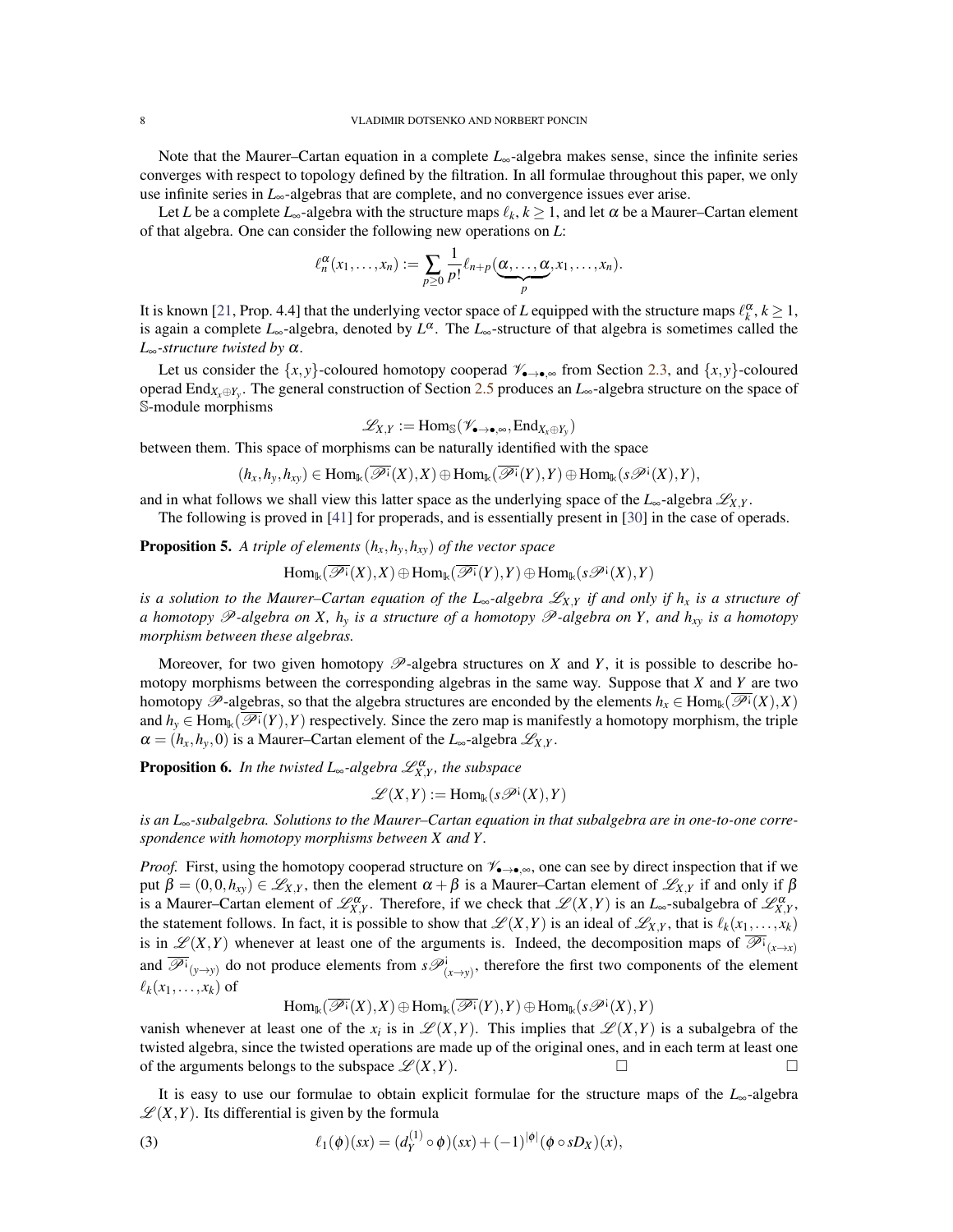and for  $k > 1$ , the structure maps  $\ell_k$  are given by

<span id="page-8-1"></span>(4) 
$$
\ell_k(\phi_1,\ldots,\phi_k)(sx)=\sum_{\sigma\in\mathbb{S}_k}(d_Y^{(k)}\circ(\mathrm{id}\otimes\phi_{\sigma(1)}\otimes\cdots\otimes\phi_{\sigma(k)})\circ(1\otimes s^{\otimes k})\circ\Delta_X^{k-1})(x),
$$

where

$$
\Delta_X^{k-1} \colon \mathscr{P}^{\mathfrak{i}}(X) \to \mathscr{P}^{\mathfrak{i}}(k) \otimes_{\mathbb{S}_k} \mathscr{P}^{\mathfrak{i}}(X)^{\otimes k}
$$

<span id="page-8-0"></span>is the  $k^{\text{th}}$  cooperation in the cofree  $\mathscr{P}^{\text{i}}$ -coalgebra  $\mathscr{P}^{\text{i}}(X)$ .

### 3. OVERVIEW OF EXISTING NOTIONS OF HOMOTOPIES

3.1. Concordance. The definition in this section originates from a classical geometric picture: if

$$
f\colon X\times I\to Y
$$

is a homotopy connecting the two given manifold maps  $p(\cdot) = f(\cdot, 0)$  and  $q(\cdot) = f(\cdot, 1)$  between smooth manifolds *X* and *Y*, then *p* and *q* induce the same map on the cohomology. This is proved by constructing a chain homotopy between *p* and *q*. Let us briefly recall the way it is done. The map *f* induces a morphism of de Rham complexes

(5) 
$$
f^* \colon \Omega^{\bullet}(Y) \to \Omega^{\bullet}(X) \otimes \Omega^{\bullet}(I)
$$

(if we can work with algebraic differential forms, so that  $\Omega^{\bullet}(X \times I) \simeq \Omega^{\bullet}(X) \otimes \Omega^{\bullet}(I)$ ), and is determined by two maps  $f_0, f_1: \Omega^{\bullet}(Y) \to \Omega^{\bullet}(X) \otimes \Omega^0(I)$  with

$$
f^*(c) = f_0(c) + f_1(c)dt
$$

for each  $c \in \Omega^{\bullet}(Y)$ . Writing down the condition for  $f^*$  to be a map of chain completes, we observe that

$$
(-1)^{|c|} \dot{f}_0(c) dt = -d_X(f_1(c)) dt + f_1(d_Y(c)) dt,
$$

and integrating this equation over *I* gives

$$
q^* - p^* = d_X h + h d_Y,
$$

where  $h(c) = (-1)^{|c|-1} \int_I f_1(c) dt$ .

It is very natural to apply a similar approach to homotopy algebras. Note that tensoring with Com does not change the operad, so, for example, if a chain complex  $V$  has a structure of a homotopy  $\mathscr{P}$ -algebra, the tensor product  $V \otimes \Omega^{\bullet}(I)$  is a homotopy  $\mathscr{P}$ -algebra as well. For each structure map  $\lambda$ , we have

$$
\lambda(v_1\otimes\omega_1,\ldots,v_n\otimes\omega_n)=\pm\lambda(v_1,\ldots,v_n)\otimes(\omega_1\wedge\cdots\wedge\omega_n),
$$

with the sign determined by the Koszul sign rule. In what follows, we develop this idea, denoting  $\Omega^{\bullet}(I)$  by  $Ω$  for brevity.

**Definition 3.** Two homotopy morphisms  $p, q$  between two homotopy  $\mathcal{P}$ -algebras  $X, Y$  are said to be *concordant* if there exists a morphism  $\phi$  of dg  $\mathscr{P}^{\dagger}$ -coalgebras

$$
\phi: B(X) \to B(Y \otimes \Omega)
$$

for which  $p(v) = \phi(v)|_{t=0}$  and  $q(v) = \phi(v)|_{t=1}$  whenever  $v \in B(X)$ .

Remark 1. One of the first fundamental results of formal deformation theory states that for an *L*∞-algebra *L* and Artinian local algebra *A*, there exists a bijection between the set of Maurer–Cartan elements of the *L*<sub>∞</sub>-algebra  $L \otimes A$  and the set of all dg coalgebra morphisms from  $\mathfrak{m}_A^*$  to the bar complex B(*L*) (see, e.g., Drinfeld's letter to Schechtman on deformation theory [\[17\]](#page-20-18)). In a sense, the notion of concordance may be thought as an attempt to use this definition with *A* being the dg algebra  $\Omega$ , which however is not Artinian so various precautions and reformulations are required.

**Remark 2.** In the case  $\mathcal{P} =$  Lie, this definition of concordance is closely related to that from [\[46\]](#page-21-4). The main difference is that there cobar complexes are used, and hence one needs to dualise algebras in question. In the case of infinite dimensional vector spaces, this would create various technical problems, and hence we chose to alter the definition. In our case, such a map is determined by its corestriction  $B(X) \to Y \otimes \Omega$ which has to satisfy a certain equation (compatibility with differentials), while in [\[46\]](#page-21-4), concordance is defined via a map of cobar complexes  $\Omega(Y^*) \to \Omega(X^*) \otimes \Omega$  (reminiscent of the "geometric" map above) which is determined by its restriction  $Y^* \to \Omega(X^*) \otimes \Omega$  subject to compatibility with differentials. One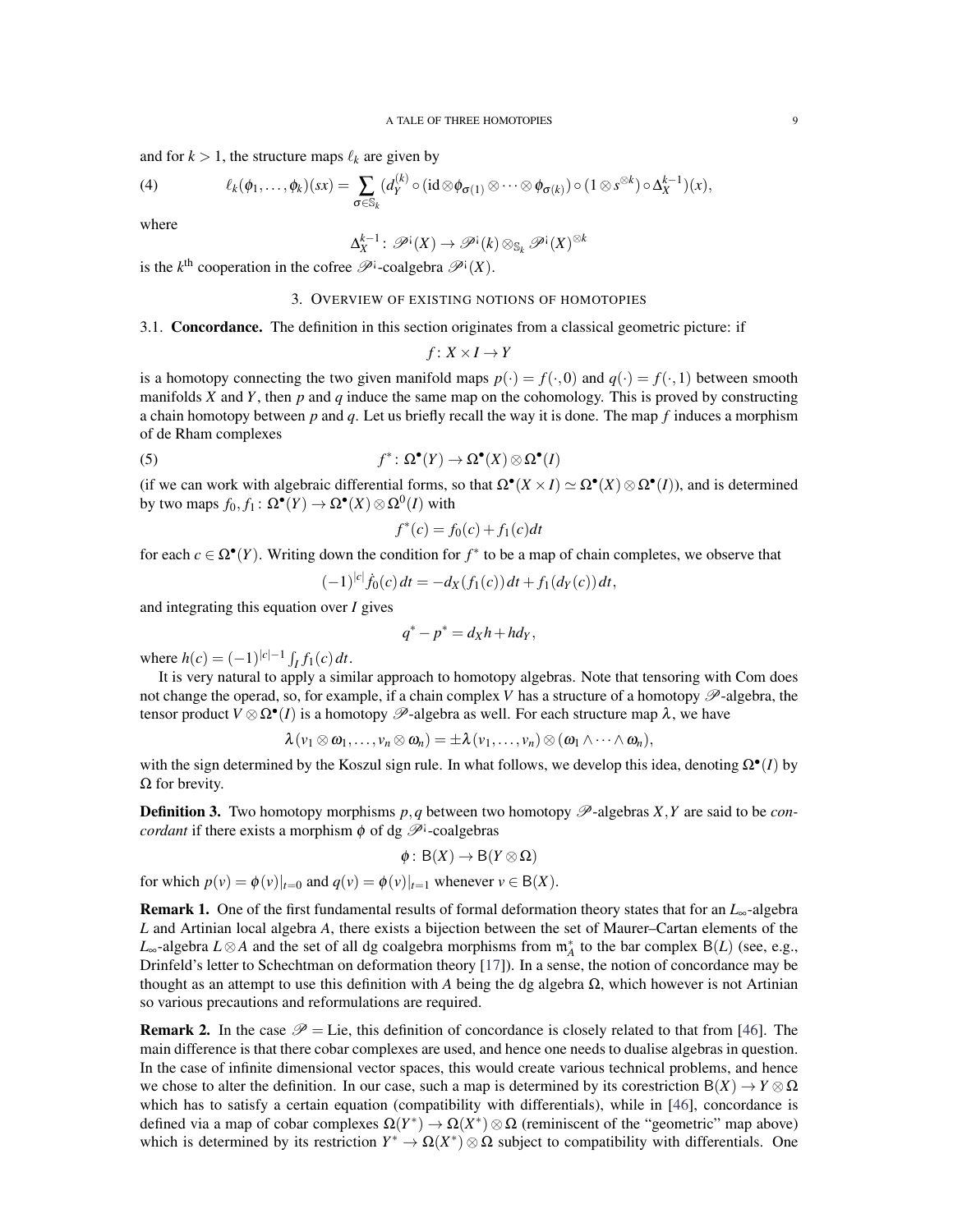easily checks that if the algebras *X* and *Y* are finite-dimensional, then in both definitions the data involved and the conditions on that data are exactly the same.

3.2. Homotopy of Maurer–Cartan elements of *L*∞-algebras. In this section, we outline the notions of homotopy between Maurer–Cartan elements of homotopy Lie algebras.

Warning. We would like remind the reader that the letter *L* always denotes a complete *L*∞-algebra. For such an algebra, we shall use, on several occasions, notation like  $L[t] = L \otimes k[t]$ , or more generally  $L \otimes A$ , where *A* is some finitely generated differential graded algebra. In such cases, we shall implicitly mean that instead of those spaces we shall work with their completions with respect to the filtration derived from the filtration on *L* for which *L* is complete. (If *L* is nilpotent as in [\[21\]](#page-20-3), then no such completion would of course be needed, but for *L* complete it is necessary).

One available approach to equivalence of Maurer–Cartan elements is inspired by rational homotopy theory. Namely, if one considers a simplicial differential graded commutative associative algebra  $\Omega_{\bullet}$  whose *n*-simplices are differential forms on the *n*-simplex  $\Delta^n$ , then one can prove, under appropriate finiteness assumptions, that for a differential graded Lie algebra *L*, the set of homomorphisms of differential graded algebras from the cohomological Chevalley–Eilenberg complex  $C^*(L)$  to  $\Omega_n$  is naturally identified with Maurer–Cartan elements of  $L \otimes \Omega_n$ . This suggests to introduce a simplicial set MC•(*L*) by the formula

$$
\mathrm{MC}_\bullet(L) = \mathrm{MC}(L \otimes \Omega_\bullet),
$$

and that set is in some sense is the main protagonist of rational homotopy theory, connecting homotopy theory of nilpotent differential graded Lie algebras and that of nilpotent rational topological spaces.

In [\[21\]](#page-20-3), Getzler proposed to study a simplicial set  $\gamma_{\bullet}(L)$  which is smaller than MC<sub></sub> $_{\bullet}(L)$  but carries the same homotopy information. The main ingredient in his construction is the Dupont's [\[19\]](#page-20-19) chain homotopy  $s_{\bullet}: \Omega_{\bullet}^{\bullet} \to \Omega_{\bullet}^{\bullet-1}$ ; by definition,

$$
\gamma_{\bullet}(L):=\{\alpha\in\mathrm{MC}_\bullet(L)\colon s_\bullet(\alpha)=0\}.
$$

Quillen homotopy. The notion of Quillen homotopy equivalence of Maurer–Cartan elements also uses the de Rham algebra  $\Omega = \Omega_1 = \Omega^{\bullet}(I)$  and its two evaluation morphisms  $\phi_s : (\Omega, d) \to (\mathbb{k}, 0)$ ,  $s \in \{0, 1\}$ , given by  $\phi_s(t) = s$ , where *t* is, as above, the coordinate in *I*. The motivation for this definition is geometric: if *L* is a model of a pointed space *Y* in the sense of rational homotopy theory, then, as pointed out in [\[9\]](#page-20-5),  $L \otimes \Omega$ is a model of the evaluation fibration  $ev: \text{map}^*(I, Y) \to Y, ev(\gamma) = \gamma(1)$ .

**Definition 4.** Two elements  $\alpha_0, \alpha_1 \in \text{MC}(L)$  are said to be *Quillen homotopic* if there exists  $\beta \in \text{MC}(L \otimes \Omega)$ for which  $\phi_0(\beta) = \alpha_0, \phi_1(\beta) = \alpha_1$ .

Gauge homotopy. The set MC(*L*) under appropriate finiteness assumptions acquires a structure of a scheme, see [\[47\]](#page-21-18). It is well understood that the right notion of "gauge symmetries" of MC(*L*), for *L* being a dg Lie algebra, is given by the group associated to the Lie algebra  $L_0$ , see [\[23\]](#page-21-19) for details. So it is natural to look for a similar concept in the general case of *L*∞-algebras. The corresponding theory was systematically developed by Getzler [\[21\]](#page-20-3). Application of these *L*∞-gauge symmetries to studying homotopies between morphisms of *L*∞-algebras goes back to [\[14\]](#page-20-4).

The following statement is contained in [\[21\]](#page-20-3); however, there it is a consequence of much more general results, so for the convenience of the reader we present a more hands-on proof.

**Proposition 7.** Let L be an L<sub>∞</sub>-algebra, and  $x \in L_0$ . The vector field  $V_x$  on  $L_{-1}$  defined by

$$
V_x(\alpha) = -\ell_1^{\alpha}(x)
$$

*is a tangent vector field of the set of Maurer–Cartan elements of L.*

*Proof.* Note that the tangent vectors  $\beta \in L_{-1}$  to MC(*L*) at a point  $\alpha$  are characterized by

$$
\sum_{p\geq 0} \frac{1}{p!} \ell_{p+1}(\underbrace{\alpha, \ldots, \alpha}_{p \text{ times}}, \beta) = 0,
$$

that is

$$
\ell_1^{\alpha}(\beta)=0.
$$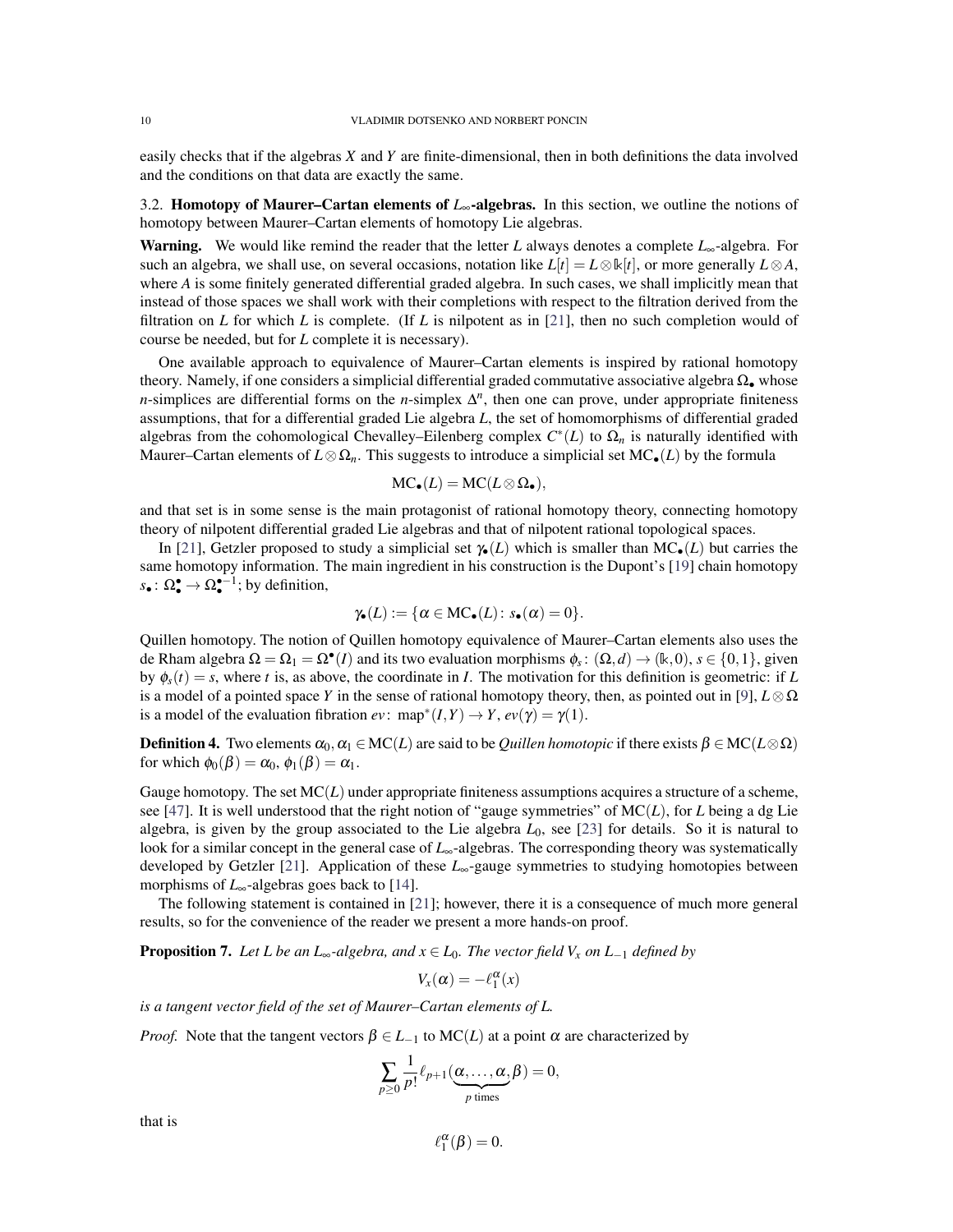The value of  $V_x$  at  $\alpha$  satisfies this condition since

$$
\ell_1^{\alpha}(V_x(\alpha)) = \ell_1^{\alpha}(-\ell_1^{\alpha}(x)) = -(\ell_1^{\alpha})^2(x) = 0,
$$

which completes the proof.  $\Box$ 

Let  $\alpha$  be a Maurer–Cartan element of *L*, and consider the the integral curve  $\alpha(t)$  of  $V_x$  starting at  $\alpha$ , that is the solution of the differential equation

$$
\frac{d\alpha}{dt} + \ell_1^{\alpha}(x) = 0
$$

satisfying the initial condition  $\alpha(0) = \alpha$ . (This solution is an element of  $L[t]$  (completed as usual), an explicit formula for it is given in [\[21,](#page-20-3) Prop. 5.7]). The previous result implies the following statement.

**Corollary 1.** We have  $\alpha(t) \in \text{MC}(L[t])$ . Also, for each t the element  $\alpha(t)$  is an element of  $\text{MC}(L)$ .

This suggests a meaningful definition of gauge homotopy.

**Definition 5.** Two elements  $\alpha_0, \alpha_1 \in \text{MC}(L)$  are said to be *gauge homotopic* if for some  $x \in L_0$  there exists an integral curve  $\alpha(t)$  of  $V_x$  with  $\alpha(0) = \alpha_0$  and  $\alpha(1) = \alpha_1$ .

In Section [4.2](#page-13-0) below, we shall explain why two Maurer–Cartan elements are gauge homotopic if and only if they are Quillen homotopic. That was proved in [\[37\]](#page-21-20) for dg Lie algebras. In [\[14\]](#page-20-4), this statement is needed in the full generality for *L*∞-algebras; however, the proof given there formally proves a somewhat weaker statement, so we fill that gap here rather than merely referring the reader to [\[14\]](#page-20-4).

Cylinder homotopy. The main motivation for the definition of this section is as follows. Consider the quasifree dg Lie algebra l with one generator *x* of degree −1 and the differential *d* given by  $dx = -\frac{1}{2}[x, x]$ . Note that for a dg Lie algebra *L* the set of Maurer–Cartan elements can be identified with the set of dg Lie algebra morphisms from l to *L*. Thus, if in the homotopy category of dg Lie algebras we can come up with a cylinder object for l, the homotopy relation for Maurer–Cartan elements can be defined using that cylinder. It turns out that a right cylinder is given by the *Lawrence–Sullivan construction*.

The Lawrence–Sullivan Lie algebra  $\mathcal{L}_{LS}$  is a (pronilpotent completion of a) certain quasi-free Lie algebra, that is, a free graded Lie algebra with a differential *d* of degree −1 satisfying *d* <sup>2</sup> = 0 and the Leibniz rule. It is freely generated by the elements  $a, b, z$ , where  $|a| = |b| = -1$ ,  $|z| = 0$ , and

$$
da + \frac{1}{2}[a, a] = db + \frac{1}{2}[b, b] = 0,
$$
  

$$
dz = [z, b] + \sum_{k \ge 0} \frac{B_k}{k!} ad_z^k (b - a) = ad_z(b) + \frac{ad_z}{\exp(ad_z) - 1}(b - a),
$$

where the  $B_k$  are the Bernoulli numbers. It is indeed shown in [\[9\]](#page-20-5) that this algebra gives the right cylinder object for l in the homotopy category of dg Lie algebras, hence the following definition.

**Definition 6.** Two elements  $\alpha_0, \alpha_1 \in \text{MC}(L)$  are said to be *cylinder homotopic* if there exists an  $L_{\infty}$ morphism from  $\mathfrak{L}_{LS}$  to *L* which takes *a* to  $\alpha_0$  and *b* to  $\alpha_1$ .

It turns out that the arising notion of homotopy for Maurer–Cartan elements is equivalent to the other ones available.

Proposition 8 ([\[8,](#page-20-7) Prop. 4.5]). *Two Maurer–Cartan elements of an L*∞*-algebra are cylinder homotopic if and only if they are Quillen homotopic.*

In what follows, we shall use as a toy example the homotopy coassociative algebra  $A_{LS}$  that corresponds to the differential on the universal enveloping algebra of  $\mathfrak{L}_{LS}$ . This  $A_{\infty}$  coalgebra is defined on the linear span of the elements  $u = sa$ ,  $v = sb$ ,  $w = sz$ , where  $|u| = |v| = 0$ ,  $|w| = 1$ , and is explicitly given by

$$
\delta_1(w) = u - v, \quad \delta_1(u) = \delta_1(v) = 0,
$$
  

$$
\delta_2(w) = -\frac{1}{2}w \otimes (u + v) - \frac{1}{2}(u + v) \otimes w, \quad \delta_2(u) = -u \otimes u, \quad \delta_2(v) = -v \otimes v,
$$
  

$$
\delta_k(w) = -\sum_{p+q=k-1} \frac{b_{k-1}}{p!q!} w^{\otimes p} \otimes (u - v) \otimes w^{\otimes q}, \quad \delta_k(u) = \delta_k(v) = 0, k \ge 3.
$$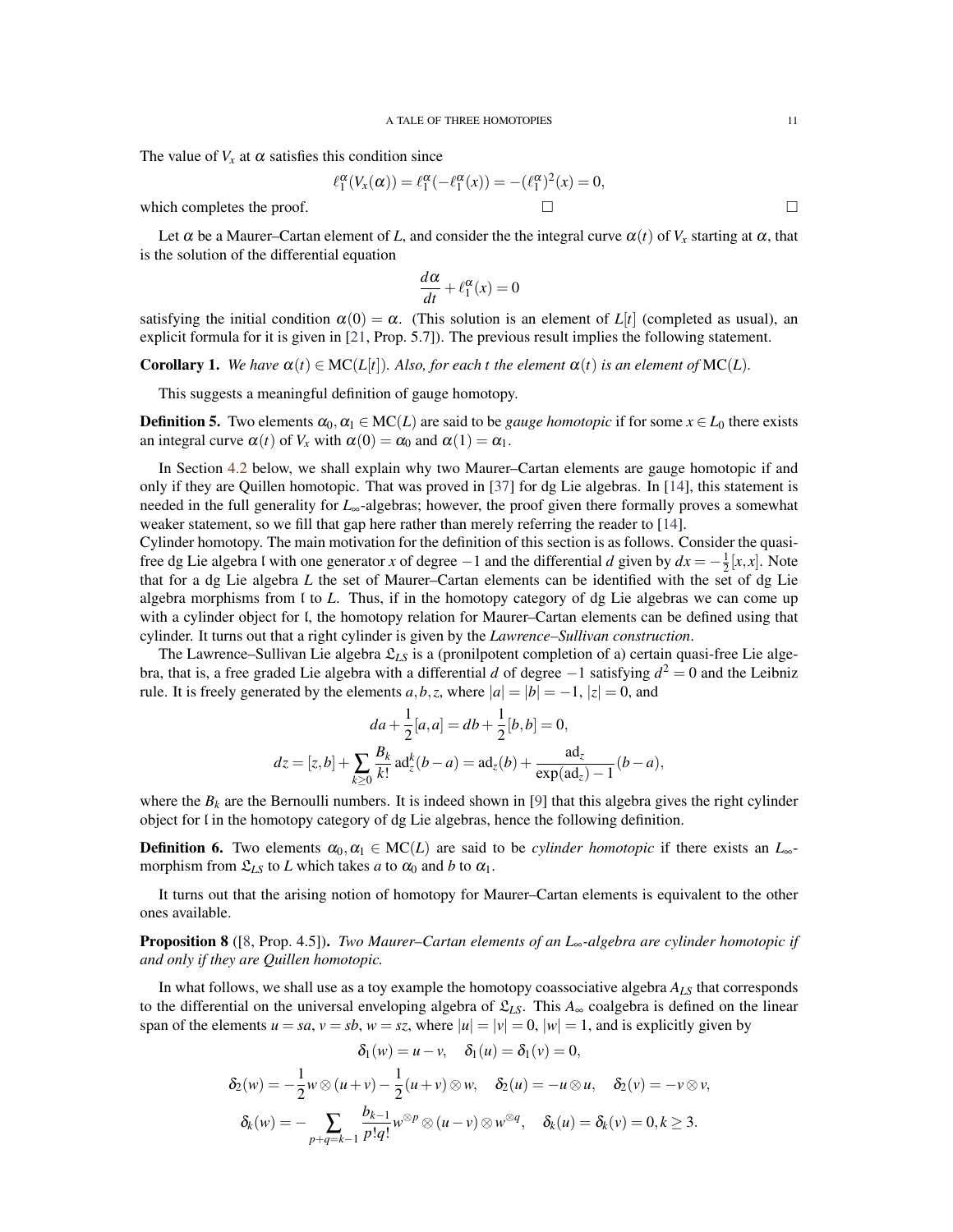3.3. Operadic homotopy. Let us recall the operadic approach to homotopies between homotopy mor-phisms [\[16,](#page-20-12) [39\]](#page-21-8). Recall that homotopy  $\mathscr{P}$ -algebras are algebras over operad  $\mathscr{P}_{\infty} = \Omega(\mathscr{P}^{\perp})$ , the minimal model of the operad  $\mathscr{P}$ , and homotopy morphisms between homotopy algebras are algebras over the minimal model  $\mathscr{P}_{\bullet\to\bullet\infty}$  of the coloured operad  $\mathscr{P}_{\bullet\to\bullet}$  encoding morphisms of  $\mathscr{P}_{\bullet\to\bullet}$  algebras. One hopes to include these results in a hierarchy of results that would incorporate higher homotopies as well, but the situation is somewhat subtle.

In [\[39\]](#page-21-8), an operadic approach to homotopies between morphisms is outlined. Let us state a version of that approach which is inspired by [\[39,](#page-21-8) Th. 18]. Our formulae are different in two ways. First, we restrict ourselves to the case of a Koszul operad  $\mathscr{P}$ , and as a consequence are able to make some formulae more precise. Second, we work with homotopy cooperads as opposed to quasi-free operads, therefore some (de)suspensions make signs in our formulae differ from those of [\[39\]](#page-21-8), and the differential is separated from the decomposition maps.

**Definition 7.** We say that the operad  $\mathscr P$  satisfies the *homotopy hypothesis* if there exists a quasi-free resolution of the operad  $\mathscr{P}_{\bullet\to\bullet}$  of the form  $\Omega(\mathscr{V}_{\bullet\to\bullet,\infty})$ , where the homotopy cooperad  $\mathscr{V}_{\bullet\to\bullet,\infty}$  has the underlying chain complex

$$
\mathscr{V}_{\bullet\preceq\bullet,\infty}:=\overline{\mathscr{P}^{\mathbf{i}}}_{(x\to x)}\oplus\overline{\mathscr{P}^{\mathbf{i}}}_{(y\to y)}\oplus s\mathscr{P}^{\mathbf{i}}_{(x\to y)}\otimes C_\bullet([0,1]),
$$

and the decomposition maps

- induced by infinitesimal decomposition maps of the cooperad  $\overline{\mathscr{P}}$ <sup>i</sup> on both  $\overline{\mathscr{P}}$ <sup>i</sup><sub>(*x*→*x*)</sub> and  $\overline{\mathscr{P}}$ <sup>i</sup><sub>(*y*→*y*)</sub>
- induced by the homotopy cooperad structure of the  $\mathscr{V}_{\bullet\to\bullet,\infty}$  on both  $\overline{\mathscr{P}^i}_{(x\to y)}\otimes 0$  and  $\overline{\mathscr{P}^i}_{(x\to y)}\otimes 1$
- on elements  $sM_{(x\to y)} ⊗ 01 ∈ s\mathscr{P}^i_{(x\to y)} ⊗ 01$  corresponding to an element  $M ∈ \mathscr{P}^i(n)$  have the shape

(6) 
$$
\Delta(sM_{(x\rightarrow y)}\otimes \mathbf{01})=\mathbf{01}\circ (M_{(x\rightarrow x)})-(M_{(y\rightarrow y)})\circ [[\mathbf{01}]]_n+\cdots,
$$

where

<span id="page-11-0"></span>
$$
[[\mathbf{0} \mathbf{1}]]_n = \text{Sym} \left( \mathbf{0} \mathbf{1} \otimes \mathbf{0}^{\otimes (n-1)} + \mathbf{1} \otimes \mathbf{0} \mathbf{1} \otimes \mathbf{0}^{\otimes (n-2)} + \cdots + \mathbf{1}^{\otimes (n-1)} \otimes \mathbf{0} \mathbf{1} \right),
$$

and the "non-leading terms" (denoted by ' $\cdots$  in the formula above) belong to the ideal generated by the operations  $s\overline{\mathscr{P}^i}_{(x\to y)}\otimes C_{\bullet}([0,1])$  of arity strictly less than *n* (that justifies referring to them as non-leading terms).

Assuming that the homotopy hypothesis is satisfied, it is natural to define homotopy between two homotopy morphisms of two homotopy  $\mathscr{P}$ -algebras as a  $\Omega(\mathscr{V}_{\bullet \Rightarrow \bullet,\infty})$ -algebra whose structure maps from  $\overline{\mathscr{P}^i}_{(x\to x)}$  and  $\overline{\mathscr{P}^i}_{(y\to y)}$  define the given homotopy  $\mathscr{P}$ -algebra structures, structure maps from  $\overline{\mathscr{P}^i}_{(x\to y)}\otimes\mathbf{0}$ and  $\overline{\mathscr{P}^i}_{(x\to y)}\otimes 1$  define the given morphisms. Essentially, the structure map  $\overline{\mathscr{P}^i}_{(x\to y)}\otimes 01$  provides a homotopy between the morphisms.

The claim of [\[39,](#page-21-8) Th. 36] essentially implies that the homotopy hypothesis holds. In [\[16\]](#page-20-12), it is noted that the proof of the above result given in [\[39\]](#page-21-8) is incomplete, and a proof of a much more general statement under, however, somewhat more restrictive assumptions on the operad  $\mathscr P$  is given. In Section [5,](#page-14-0) we shall explain how to view this result from a different angle and prove the homotopy hypothesis for any Koszul operad.

**Remark 3.** It is worth noticing that even if the homotopy hypothesis holds, such a model of  $\mathscr{P}_{\bullet\rightarrow\bullet}$  does not have to be unique (it is not minimal by the construction, and hence there is freedom in how to reconstruct the non-leading terms). In one example, the nonsymmetric operad of associative algebras, explicit formulae for images of the generators under the differential were computed in [\[39\]](#page-21-8), and it was observed that this recovers the definition of a natural transformation between two  $A_{\infty}$ -functors based on the notion of derivation homotopy, as in [\[20,](#page-20-20) [26,](#page-21-21) [33,](#page-21-22) [35\]](#page-21-23).

Remark 4. The formula for [[*h*]] makes one think of derivation homotopies as well, but this intuition is only correct under very restrictive assumptions, e.g., for the case  $\mathscr{P} =$  Lie the derivation homotopy formulae only work for Abelian *L*<sup>∞</sup> algebras, see [\[46\]](#page-21-4). Nonetheless the derivation homotopy formulae do always work for nonsymmetric operads. The reason for that is that one can use the Čech cochain complex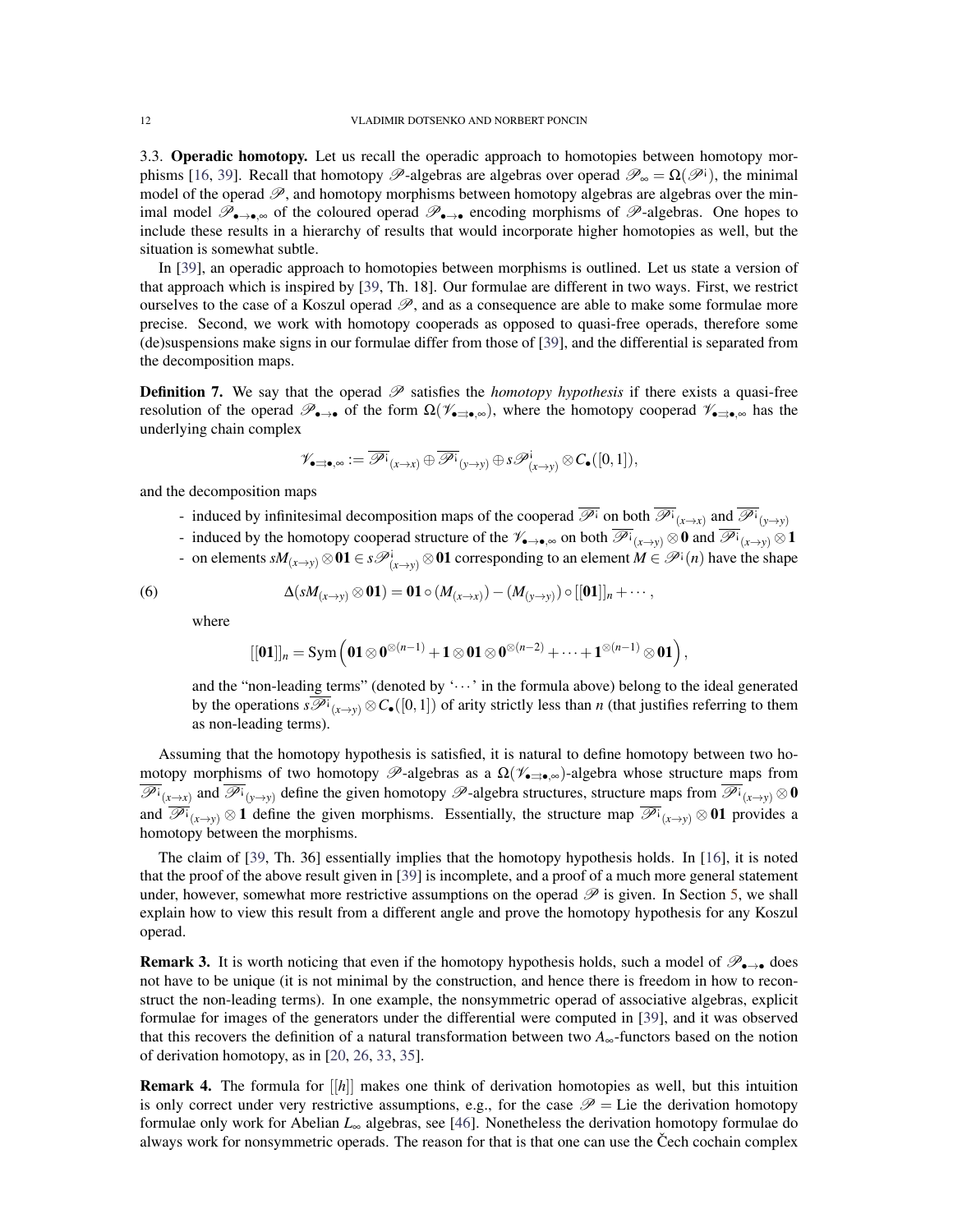$C_{\bullet}([0,1])^{\vee}$  in the place of the de Rham complex  $\Omega$ , since tensoring with an associative algebra does not change the type of algebras for algebras over nonsymmetric operads. The formulae

$$
e_0e_{01}=e_{01}=e_{01}e_1
$$

for computing products in the Čech cochain complex of the interval naturally lead to derivation homotopies.

## 4. CONCORDANCE AND HOMOTOPY OF MAURER–CARTAN ELEMENTS

## <span id="page-12-0"></span>4.1. Concordance and Quillen homotopy.

**Theorem 1.** *Two homotopy morphisms of homotopy*  $\mathcal{P}$ *-algebras X and Y are concordant if and only if the corresponding Maurer–Cartan elements of*  $\mathscr{L}(X,Y)$  *are Quillen homotopic.* 

*Proof.* By definition, p and q are concordant if there exists a morphism of dg  $\mathscr{P}^{\dagger}$ -coalgebras

$$
\mathsf{B}(X)\to\mathsf{B}(Y\otimes\Omega)
$$

that evaluates to p and q at  $t = 0$  and  $t = 1$  respectively. The set

$$
\mathrm{Hom}_{dg\mathscr{P}^{\textrm{!`-}}\mathit{coalg}}(\mathsf{B}(X),\mathsf{B}(Y\otimes\Omega))
$$

is a subset of the space of degree 0 linear maps

$$
\mathrm{Hom}_{\Bbbk}(B(X),Y\otimes\Omega)
$$

since a  $\mathscr{P}^i$ -coalgebra morphism from a conilpotent coalgebra to a cofree conilpotent coalgebra is completely determined by its corestrictions on cogenerators, and the compatibility with differentials imposes some conditions that cut out a subset of the space of linear maps.

On the other hand, two Maurer–Cartan elements  $\alpha_0, \alpha_1$  of  $MC(\mathscr{L}(X,Y))$  are Quillen homotopic if there exists  $\beta \in MC(\mathcal{L}(X, Y) \otimes \Omega)$  that evaluates to  $\alpha_0$  and  $\alpha_1$  at  $t = 0$  and  $t = 1$  respectively. The set  $MC(\mathscr{L}(X,Y)\otimes\Omega)$  is a subset of the space of degree  $-1$  elements in

$$
\mathscr{L}(X,Y)\otimes\Omega\simeq \mathrm{Hom}_{\Bbbk}(s\mathscr{P}^{\mathfrak{i}}(X),Y)\otimes\Omega,
$$

and the latter can be identified with the space of degree 0 elements in

$$
Hom_{\Bbbk}(\mathscr{P}^{\textrm{!`}}(X),Y)\otimes \Omega \simeq Hom_{\Bbbk}(B(X),Y)\otimes \Omega \simeq Hom_{\Bbbk}(B(X),Y\otimes \Omega).
$$

We see that the sets we want to identify are embedded into the same vector space. Let us check that the actual equations that define these spaces, that is compatibility with differentials and the Maurer–Cartan equation, actually match.

Let us take an arbitrary degree 0 map  $\phi \in \text{Hom}_{\mathbb{k}}(B(X), Y \otimes \Omega)$ . It gives rise to the unique  $\mathscr{P}^1$ -coalgebra morphism  $\hat{\phi}$  by the formula

<span id="page-12-1"></span>
$$
\hat{\phi}(b) = \sum_{k \geq 1} (\mathrm{id} \otimes \phi^{\otimes k}) \circ \Delta_X^{(k-1)}(b).
$$

Here ∆ (*k*−1)  $\mathbb{R}_X^{(k-1)}$  is the  $\mathscr{P}^i$ -coalgebra decomposition map B(*X*) →  $\mathscr{P}^i(k) \otimes_{\mathbb{S}_k} (B(X))^{\otimes k}$ ; the remaining notation in the following formulas has been already introduced in Section [2.2.](#page-2-1) In order for this morphism to be a dg coalgebra morphism, we must have

(7) 
$$
\hat{\phi} \circ D_X = D_{Y \otimes \Omega} \circ \hat{\phi}.
$$

Note that since both  $\hat{\phi} \circ D_X$  and  $D_Y \otimes \Omega \circ \hat{\phi}$  are coderivations of B(*X*) with values in B(*Y*  $\otimes \Omega$ ), it is sufficient to check the condition [\(7\)](#page-12-1) on cogenerators, that is only look at its projection on  $Y \otimes \Omega$ . This way we obtain the condition

(8) 
$$
(\mathrm{id}\otimes d_{DR})\circ\phi+(d_Y^{(1)}\otimes\mathrm{id})\circ\phi+\sum_{k\geq 2}(d_{Y\otimes\Omega}^{(k)})\circ(\mathrm{id}\otimes\phi^{\otimes k})\circ\Delta_X^{(k-1)}=\phi\circ D_X.
$$

<span id="page-12-2"></span>Here  $d_{DR}$  is the de Rham differential on  $\Omega$ . Note that  $d_{\gamma \otimes}^{(k)}$  $Y^{\left(\Lambda\right)}_{Y\otimes\Omega}$  can be explicitly computed as

$$
d_{Y\otimes\Omega}^{(k)}=\left(d_Y^{(k)}\otimes \mu^{(k)}\right)\circ\tau,
$$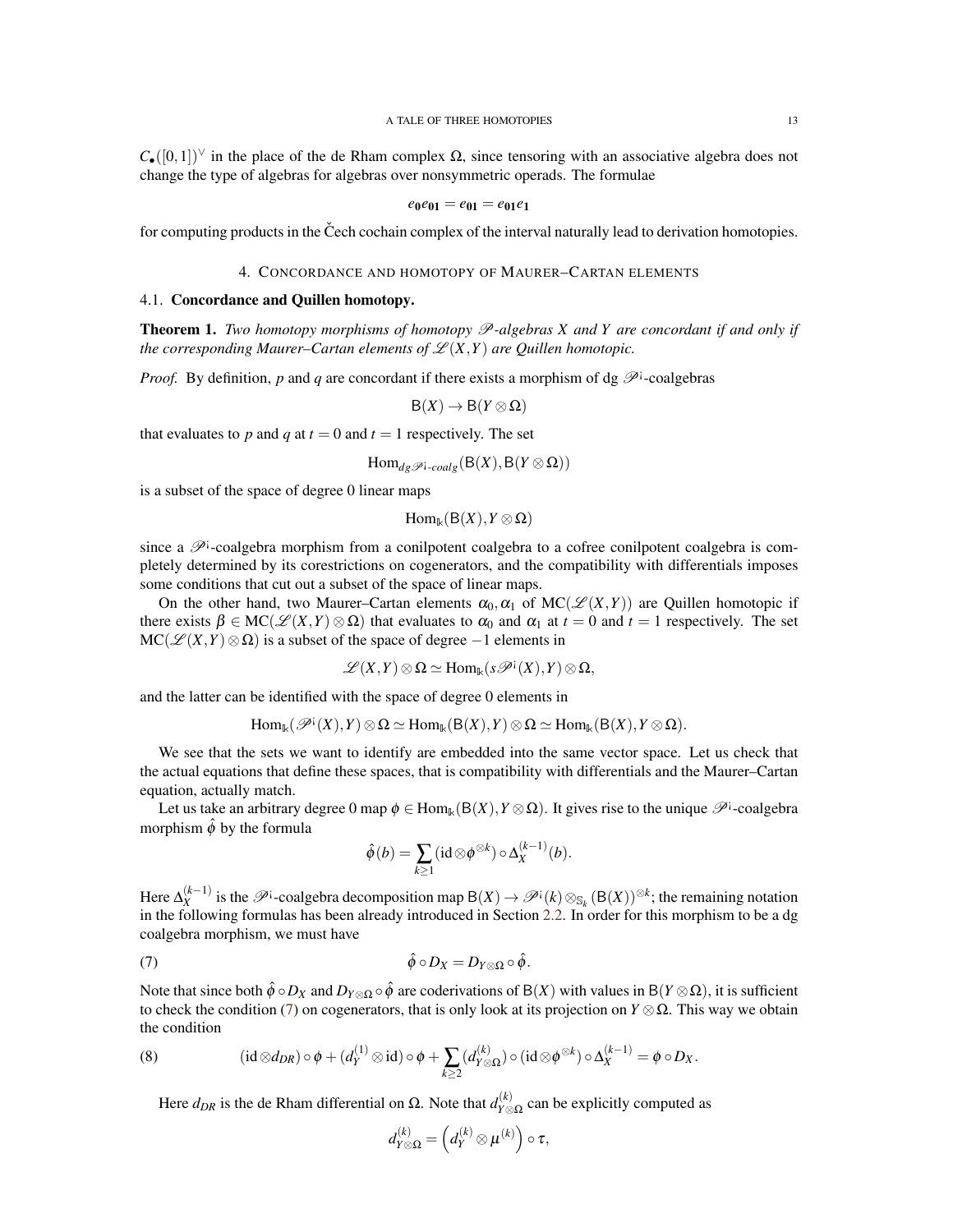where  $\tau: (Y \otimes \Omega)^{\otimes k} \simeq Y^{\otimes k} \otimes \Omega^{\otimes k}$  is the isomorphism obtained via the structure of symmetric monoidal category of graded vector spaces, and  $\mu^{(k)}$ :  $\Omega^{\otimes k} \to \Omega$  is the *k*-fold product on  $\Omega$ . Let us spell out the Maurer–Cartan condition for a degree −1 element

$$
\psi\in \mathrm{Hom}_\Bbbk(s\mathsf{B}(X),Y)\otimes\Omega
$$

Using explicit formulae [\(3\)](#page-7-0), [\(4\)](#page-8-1) for the *L*<sub>∞</sub>-algebra structure on  $\mathscr{L}(X,Y)$  to compute elements in the *L*<sub>∞</sub>algebra  $\mathscr{L}(X,Y) \otimes \Omega$ , we rewrite the Maurer–Cartan condition

$$
\sum_{k\geq 1}\frac{1}{k!}\ell_k(\psi,\ldots,\psi)=0
$$

evaluated on an element  $sb \in sB(X)$  as follows:

 $(1)$ 

<span id="page-13-1"></span>(9) 
$$
(d_Y^{(1)} \otimes id) \circ (\psi s)(x) - (\psi s) \circ D_X(b) + (1 \otimes d_{DR})(\psi s)(x) + + \sum_{k \geq 2} (d_Y^{(k)} \otimes \mu^{(k)}) \circ \tau \circ (id \otimes (\psi s)^{\otimes k}) \circ \Delta_X^{(k-1)}(b) = 0.
$$

It remains to recall that the degree 1 isomorphism that allows us to identify the graded vector space Hom<sub>k</sub>( $sB(X)$ , *Y*) ⊗  $\Omega$  with Hom<sub>k</sub>( $B(X)$ , *Y* ⊗  $\Omega$ ) is essentially given by  $\psi \mapsto \phi := \psi s$ , to conclude that the two conditions [\(8\)](#page-12-2) and [\(9\)](#page-13-1) are the same.  $\Box$ 

<span id="page-13-0"></span>4.2. Quillen homotopy and gauge homotopy. The following result is not new; it is nothing but a careful unwrapping of various statements proved in [\[21\]](#page-20-3).

**Proposition 9.** *Two elements*  $\alpha_0, \alpha_1 \in \text{MC}(L)$  *are Quillen homotopic if and only if they are gauge homotopic.*

*Proof.* Let us begin with an elementary computation. Suppose that  $\alpha_0$  and  $\alpha_1$  are gauge homotopic. This means that there exists  $x \in L_0$  for which an integral curve  $\alpha(t)$  of the vector field  $V_x$  connects  $\alpha_0$  to  $\alpha_1$  in the Maurer–Cartan scheme. It satisfies the differential equation  $\alpha'(t) + \ell_1^{\alpha}(x) = 0$ .

On the other hand, suppose that  $\alpha_0$  and  $\alpha_1$  are Quillen homotopic. This means that there exists an element  $\beta \in \text{MC}(L \otimes \Omega)$  which evaluates at  $\alpha_0$  and  $\alpha_1$  at  $t = 0$  and  $t = 1$  respectively. Let us write  $\beta = \beta_{-1} + \beta_0 dt$ , where  $\beta_i \in L[t]$ , and the homological degree of  $\beta_i$  is *i*. Since  $(dt)^2 = 0$ , the Maurer–Cartan equation for  $β$  becomes

$$
\beta'_{-1}(t) dt + \sum_{k} \frac{1}{k!} \ell_k(\underbrace{\beta_{-1}, \dots, \beta_{-1}}_{k \text{ times}}) + \sum_{k} \frac{k}{k!} \ell_k(\underbrace{\beta_{-1}, \dots, \beta_{-1}}_{k \text{ times}}, \beta_0) dt = 0,
$$

so  $\beta_{-1} \in \text{MC}(L[t])$ , and  $\beta'_{-1}(t) + \ell_1^{\beta_{-1}}(\beta_0) = 0$ .

It follows that for each Quillen homotopy  $\beta = \beta_{-1} + \beta_0 dt$ , the pair  $(\beta_{-1}, \beta_0)$  is almost exactly the datum required for gauge homotopy, with the only difference that  $\beta_0$  is an element of  $L_0[t]$  rather than  $L_0$ , as the gauge homotopy would require. (In  $[14]$ , this circumstance is ignored, and a *t*-dependent element *x* is obtained, which thus does not literally provide a gauge homotopy).

Conceptually, the computations we perform merely mean that the Quillen homotopy is precisely the homotopy in the simplicial set  $MC<sub>•</sub>(L)$ , and the gauge homotopy is precisely the homotopy in the simplicial set  $\gamma_{\bullet}(L)$ , since the Dupont's chain homotopy  $s_1$  in this case singles out constant 1-forms.

Now, recall from [\[21\]](#page-20-3) that the inclusion of simplicial sets  $\gamma_{\bullet}(L) \hookrightarrow MC_{\bullet}(L)$  is a homotopy equivalence, in particular  $\pi_0(\gamma_{\bullet}(L)) = \pi_0(MC(L))$ . (To be precise, that result applies to nilpotent *L*<sub>∞</sub>-algebras only, and for our purposes an appropriate generalisation of that result for complete *L*∞-algebras is required [\[4\]](#page-20-17)). The former is precisely given by Maurer–Cartan elements of *L* modulo the gauge homotopy relation, the latter is given by Maurer–Cartain elements modulo the Quillen homotopy relation.  $\Box$ 

Remark 5. Our proof, in particular, means that the notions of gauge equivalence and Quillen equivalence coincide in the context of formal deformation theory, where they give rise to equivalence relations on the Maurer–Cartan sets produced by the deformation functor  $MC<sub>L</sub>$ :  $A \mapsto MC(L \otimes A)$  of Artinian local algebras. For a nice introduction to formal deformation theory, we refer the reader to [\[10,](#page-20-11) [37\]](#page-21-20).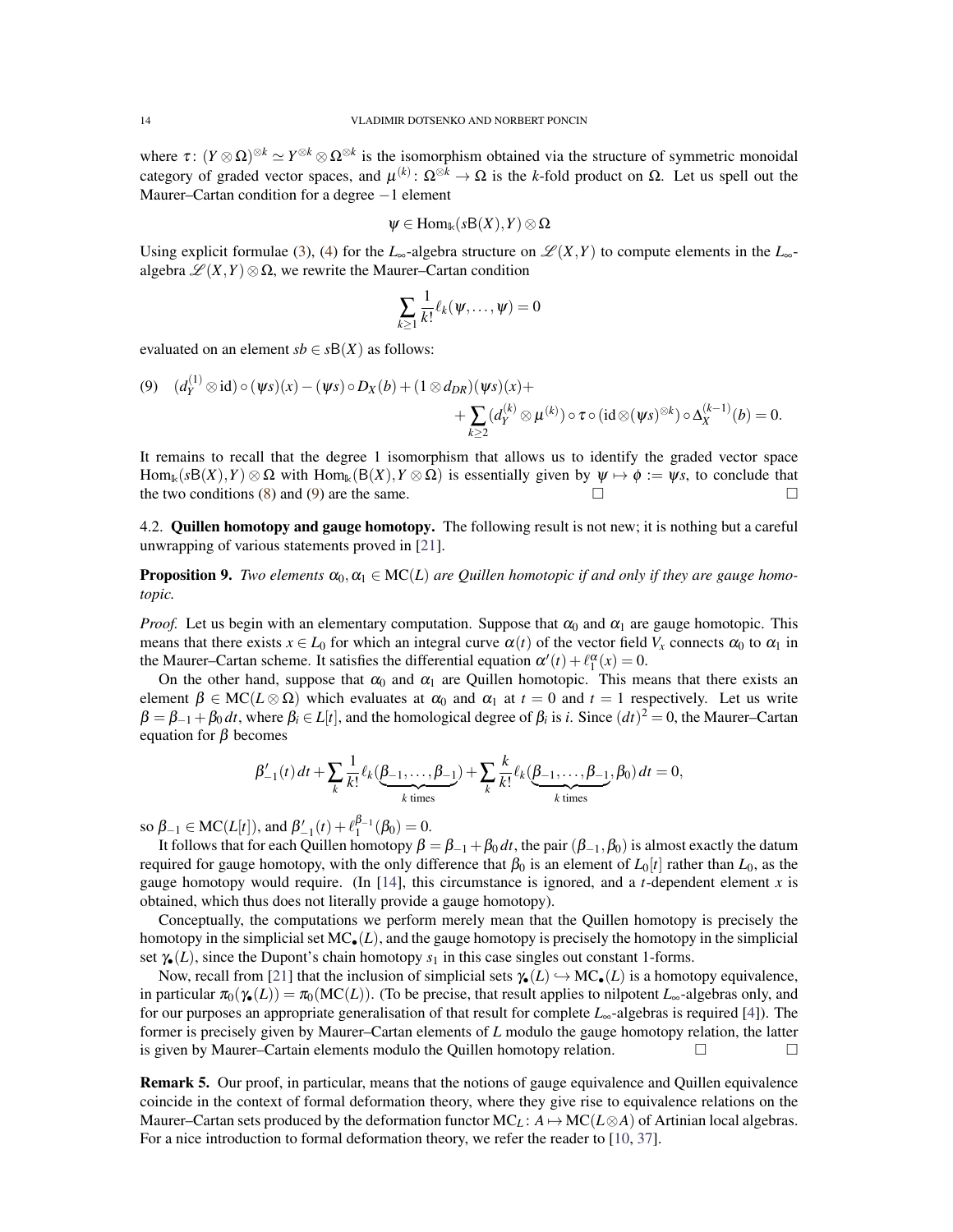#### 5. CONCORDANCE AND OPERADIC HOMOTOPY

<span id="page-14-0"></span>5.1. The concordance operad. Let *X* and *Y* be two homotopy  $\mathscr{P}$ -algebras. A  $\mathscr{P}^{\dagger}$ -coalgebra morphism

$$
\phi: B(X) \to B(Y \otimes \Omega)
$$

(required to establish the concordance of the morphisms  $\phi_{t=0}$  and  $\phi_{t=1}$ ) is completely determined by its corestrictions

$$
\mathscr{P}^{\mathfrak{i}}(X) \to Y \otimes \Omega.
$$

These corestrictions must in addition determine a dg coalgebra morphism, that is be compatible with the differentials of bar complexes. Let us describe this data operadically. Maps

$$
\mathscr{P}^{\mathfrak{i}}(X) \to Y \otimes \Omega
$$

can be identified with

$$
Hom_{\mathbb S}(\mathscr{P}^i_{(x \to y)} \otimes \Omega^\vee, End_{X_x \oplus Y_y}),
$$

where  $\Omega^{\vee}$  is the *graded* dual coalgebra of  $\Omega$ , that is a vector space with the basis

$$
\alpha_i = (t^i)^\vee, \quad \beta_i = (t^i dt)^\vee \quad (i \ge 0),
$$

and the coalgebra structure

$$
\delta(\alpha_i) = \sum_{a+b=i} \alpha_a \otimes \alpha_b, \\ \delta(\beta_i) = \sum_{a+b=i} (\beta_a \otimes \alpha_b + \alpha_a \otimes \beta_b).
$$

This suggests that the datum of two homotopy  $\mathscr{P}$ -algebras, and a concordance homotopy between two homotopy morphisms of those algebras may be equivalent to an algebra over a quasi-free coloured operad with generators

$$
\mathscr{W}=s^{-1}\overline{\mathscr{P}^{\textrm{!`}}}_{(x\to x)}\oplus s^{-1}\overline{\mathscr{P}^{\textrm{!`}}}_{(y\to y)}\oplus \mathscr{P}^{\textrm{!`}}_{(x\to y)}\otimes \Omega^\vee.
$$

Let us indeed describe such an operad. Equivalently, we shall define a homotopy cooperad on

$$
\mathscr{V}_{\bullet\to\bullet,\Omega}:=s\mathscr{W}=\overline{\mathscr{P}^{\textrm{!`}}}_{(x\to x)}\oplus\overline{\mathscr{P}^{\textrm{!`}}}_{(y\to y)}\oplus s\mathscr{P}^{\textrm{!`}}_{(x\to y)}\otimes\Omega^\vee.
$$

The homotopy cooperad decomposition map on each of the components  $\overline{\mathscr{P}^i}_{(x\to x)}$  and  $\overline{\mathscr{P}^i}_{(y\to y)}$  is given by the (honest) cooperad structure on  $\mathscr{P}^i$ , the Koszul dual cooperad of  $\mathscr{P}$ , each of these components is a sub-cooperad of *sW*. The homotopy cooperad decomposition of  $s\mathscr{P}^i_{(x\to y)}\otimes \Omega^\vee$  does not vanish for trees of two types. The first type is decomposition maps indexed by trees *t* with two internal vertices; in this case  $\Delta_t(s(p\otimes\omega^\vee))$  is obtained from  $\Delta_t(p)$  computed in  $\mathscr P^{\textup{!`}}$  by mapping the root level component isomorphically to  $s\mathcal{P}^i_{(x\to y)}$  and tensoring the result with  $\omega^\vee$ , and mapping the other component isomorphically to  $\mathcal{P}^i_{(x\to x)}$ . The second type is decomposition maps indexed by all two-level trees *t*; in this case, assuming that the root of *t* has *k* children, ∆*t*(*s*(*p*⊗ω <sup>∨</sup>)) is obtained by applying the full cooperad map

$$
\Delta^{(k-1)}\colon \mathscr{P}^{\text{!`}} \to \mathscr{P}^{\text{!`}}(k) \otimes_{\mathbb{S}_k} (\mathscr{P}^{\text{!`}})^{\otimes k}
$$

to *p*, mapping the root level component isomorphically to  $\mathcal{P}^i_{(y\to y)}$ , mapping the other components isomorphically to  $s\mathscr{P}^i_{(x\to y)}$ , and decorating those other components by tensor factors of  $\delta^{(k-1)}(\omega^{\vee}) \in (\Omega^{\vee})^{\otimes k}$ . These decorations, depending on choices made for writing down representatives of trees, may appear with signs determined from the Koszul sign rule; in addition to that, there is a sign −1 appearing globally for all the decompositions of the second type. Finally, the differential of  $\mathscr{V}_{\bullet\to\bullet,\Omega}$  is non-zero only on  $s\mathscr{P}^i_{(x\to y)}\otimes \Omega^\vee$ , where it is the dual of the de Rham differential  $d_{DR}$  on  $\Omega$ . As in the case of homotopy morphisms, it is easy to check that

- this rule defines a homotopy cooperad, that is, once these maps are used to define a derivation of the free operad  $\mathcal{F}(\mathcal{W})$ , the resulting derivation squares to zero,
- the structure of an algebra over the cobar complex  $\Omega(\mathscr{V}_{\bullet\to\bullet,\Omega})$  is equivalent to the datum of a pair of two homotopy  $\mathscr{P}$ -algebras *X* and *Y* and a homotopy morphism between *X* and *Y*  $\otimes \Omega$ .

We call the cobar complex  $\Omega(\mathscr{V}_{\bullet\to\bullet,\Omega})$  the concordance operad, and denote it by  $\mathscr{P}_{\bullet\to\bullet,\Omega}$ .

<span id="page-14-1"></span>**Theorem 2.** *The operad*  $\mathscr{P}_{\bullet\to\bullet,\Omega}$  *is a resolution of the operad*  $\mathscr{P}_{\bullet\to\bullet}$ *.*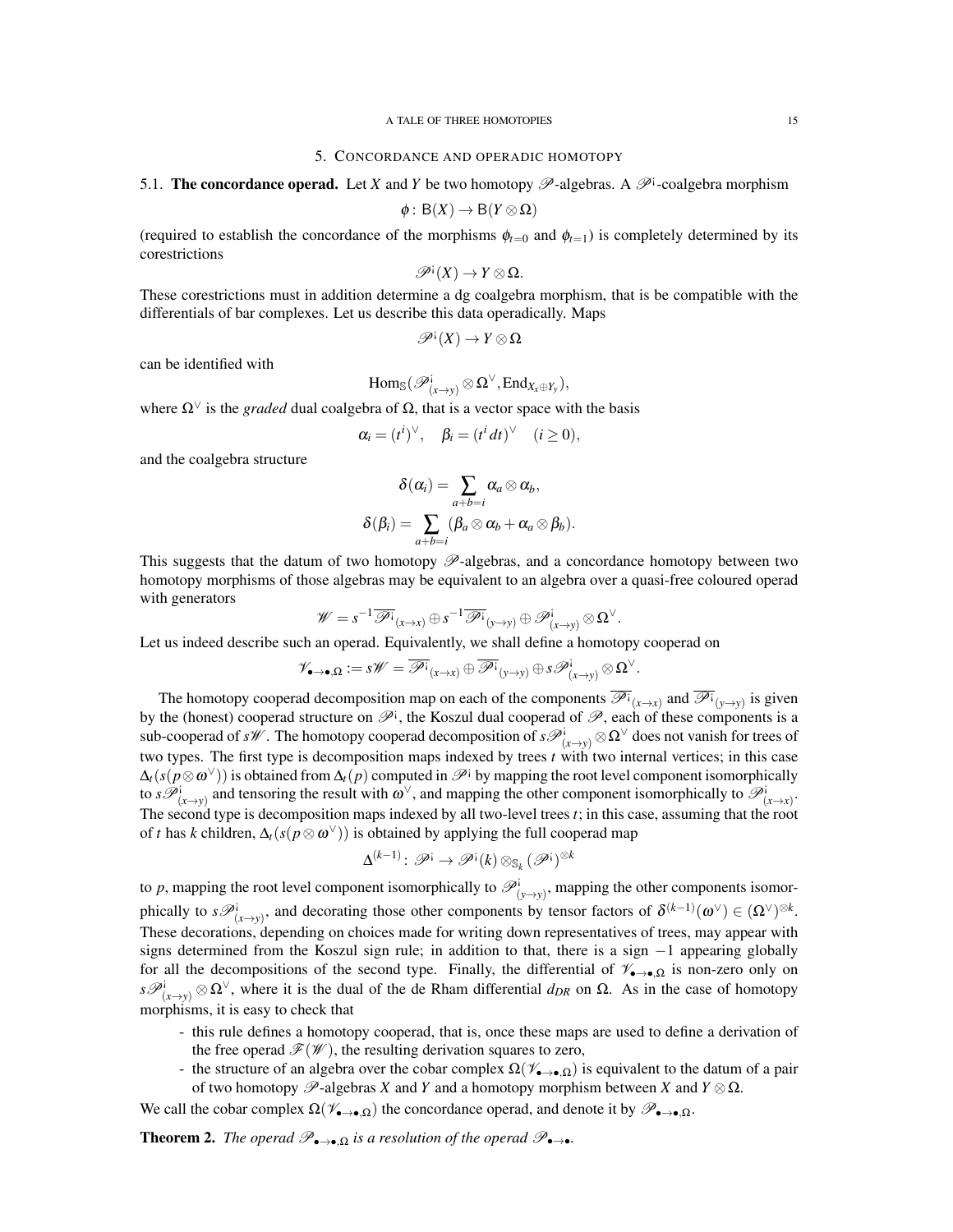*Proof.* The inclusion  $k\alpha_0 \to \Omega^{\vee}$  is a quasi-isomorphism of dg cocommutative coalgebras. So the induced map

$$
\mathscr{V}_{\bullet\to\bullet,\infty}\cong\overline{\mathscr{P}^{\textrm{!`}}}_{(x\to x)}\oplus\overline{\mathscr{P}^{\textrm{!`}}}_{(y\to y)}\oplus s\mathscr{P}^{\textrm{!`}}_{(x\to y)}\otimes\Bbbk\alpha_0\to\mathscr{V}_{\bullet\to\bullet,\Omega}
$$

is a morphism of homotopy cooperads. Let us show that the arising morphism of cobar complexes

$$
\mathscr{P}_{\bullet\to\bullet,\infty}\to\mathscr{P}_{\bullet\to\bullet,\Omega}
$$

is a quasi-isomorphism. That would be sufficient for our purposes: the first of these cobar complexes is the minimal model of the operad  $\mathscr{P}_{\bullet\to\bullet}$ , so we deduce that  $\mathscr{P}_{\bullet\to\bullet}$  is also a model of  $\mathscr{P}_{\bullet\to\bullet}$ , the quasiisomorphism  $\mathscr{P}_{\bullet\to\bullet,\Omega}$   $\to \mathscr{P}_{\bullet\to\bullet}$  being given by the canonical projection onto the homology (there is a canonical projection since the quasi-isomorphism statement ensures that the homology is concentrated in degree zero ).

Let us consider the weight filtration of cobar complexes, that is the filtration by the number of internal vertices of trees in free operads. For the first cobar complex, the differential  $d_0$  of the associated spectral sequence is zero, for the second one, it is given by the dual of the de Rham differential without any decompositions coming from  $\mathscr{P}^i$ . Therefore at the page  $E_1$  of the corresponding spectral sequence, the map induced by the morphism of cobar complexes is an isomorphism. Since the weight filtration is exhaustive and bounded below, it follows from the mapping theorem for spectral sequences [\[36\]](#page-21-24) that the two cobar complexes have the same homology.  $\Box$ 

5.2. Convergent homotopy retracts: a toy example. Naïvely, it is natural to assume that the Čech chain complex  $C_{\bullet}([0,1])$  of the interval should play a crucial role in defining homotopies algebraically. However, our constructions rather use the de Rham complex, or its linear dual. To repair this discrepancy, we shall contract the graded dual of the de Rham complex  $\Omega^{\vee}$  onto its subcomplex isomorphic to  $C_{\bullet}([0,1])$ . The cost of that is that some higher structures emerge. In [\[11\]](#page-20-8), Cheng and Getzler performed the dual computation, exhibiting a homotopy commutative algebra structure on the cochain complex. In [\[8,](#page-20-7) [9\]](#page-20-5), Buijs and Murillo compute the transferred coalgebra, working however with the full linear dual, not the graded one. As a consequence, they have to invoke computations with formulae for which the end result makes perfect sense, but intermediate computations go outside the universe of coalgebras, since they involve completions of various coalgebras involved (those formulae are very close to duals of those in [\[11\]](#page-20-8)). We shall aim to make their computations completely rigorous, obtaining a "converging" sequence of homotopy retracts that produce a hierarchy of transferred structures on various constructions involving the chain complex of the interval, which "stabilize at ∞" and produce various meaningful higher structures. Let us be more precise about it.

Let us denote by  $\Omega_{(N)}^{\vee}$  the linear span of the elements  $\alpha_j$  with  $j \ge N$  and  $\beta_j$  with  $j \ge N-1$ . The subspaces  $\Omega_{(N)}^{\vee}$  form a decreasing filtration of  $\Omega$  with  $\bigcap_N \Omega_{(N)}^{\vee} = 0$ , and are compatible with the coproduct in the sense that

$$
\delta(\Omega^{\vee}_{(N)})\subset \sum_{k=0}^N \Omega^{\vee}_{(k)}\otimes \Omega^{\vee}_{(N-k)}\subset \Omega^{\vee}\otimes \Omega^{\vee}.
$$

<span id="page-15-1"></span>Proposition 10. *There exists a sequence of homotopy retracts*

$$
K_N\bigodot (\Omega^{\vee},d)\mathop{\longrightarrow}\limits_{\overline{\omega_N}} \mathop{C_{\bullet}}([0,1]),d)
$$

*with*  $id_{\Omega^{\vee}} - \omega_N \theta = dK_N + K_N d$ , for which the map  $\theta$  vanishes on  $\Omega_{(2)}^{\vee}$ , and for all  $s \ge 0$  the images of the *maps*  $\omega_N - \omega_{N+s}$  *and*  $K_N - K_{N+s}$  *are contained in*  $\Omega_{(N)}^{\vee}$ .

*Proof.* We define the map  $\theta$  so that it identifies the subcomplex spanned by  $1^{\vee}$ ,  $t^{\vee}$ ,  $dt^{\vee}$  with  $(C_{\bullet}([0,1]),d)$ as follows:

<span id="page-15-0"></span>(10) 
$$
\theta(\alpha_i) = \begin{cases} \mathbf{0}, & i = 0, \\ \mathbf{1} - \mathbf{0}, & i = 1, \\ 0, & i > 1, \end{cases} \quad \theta(\beta_i) = \begin{cases} \mathbf{01}, & i = 0, \\ 0, & i > 0. \end{cases}
$$

 $\epsilon$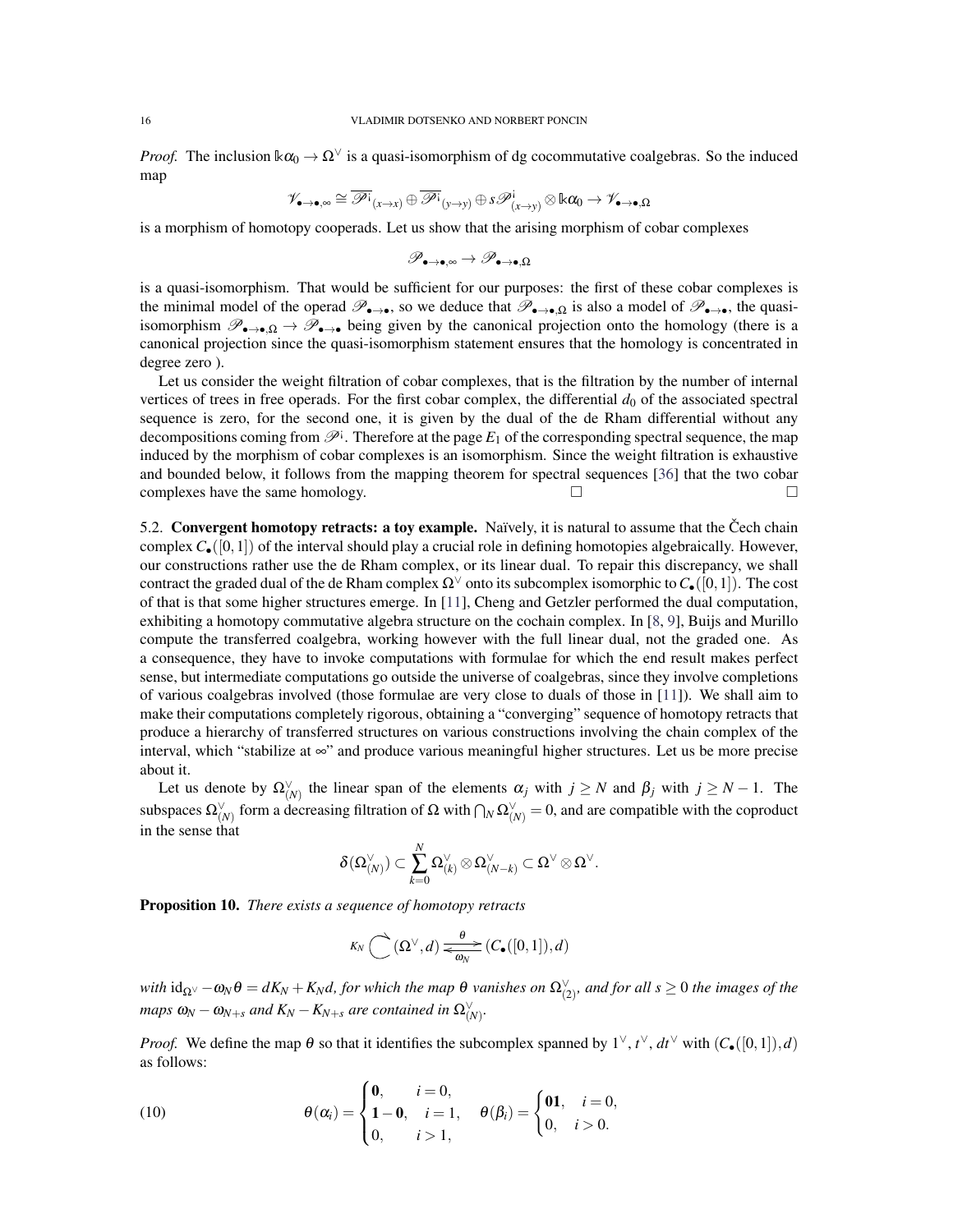We also put

<span id="page-16-0"></span>(11) 
$$
\omega_N(\mathbf{0}) = \alpha_0, \quad \omega_N(\mathbf{1}) = \sum_{p=0}^{N-1} \alpha_p, \quad \omega_N(\mathbf{0}\mathbf{1}) = \sum_{p=0}^{N-2} \frac{\beta_p}{p+1},
$$

and

(12) 
$$
K_N(\alpha_i) = \begin{cases} 0, & i = 0, \\ -\sum_{j=1}^{N-2} \frac{\beta_j}{j+1}, & i = 1, \\ \frac{\beta_{i-1}}{i}, & i > 1, \end{cases} K_N(\beta_i) = 0.
$$

We have

$$
(dK_N+K_Nd)(\alpha_i)=dK_N(\alpha_i)=\begin{cases}0, & i=0,\\ -\sum_{j=2}^{N-1}\alpha_j, & i=1,\\ \alpha_i, & i>1,\end{cases}
$$

and

$$
(dK_N+K_Nd)(\beta_i)=K_Nd(\beta_i)=K_N((i+1)\alpha_{i+1})=\begin{cases}-\sum_{j=1}^{N-2}\frac{\beta_j}{j+1}, & i=0,\\ \beta_i, & i>0.\end{cases}
$$

Comparing these with Formulae [\(11\)](#page-16-0) and [\(10\)](#page-15-0) above, we immediately conclude that

$$
dK_N+K_Nd=\mathrm{id}_{\Omega^\vee}-\omega_N\theta,
$$

as required. Also,

$$
(\omega_N - \omega_{N+s})(1) = -\sum_{p=N}^{N+s-1} \alpha_p, \quad (\omega_N - \omega_{N+s})(01) = -\sum_{p=N-1}^{N+s-2} \frac{\beta_p}{p+1},
$$

and

$$
(K_N - K_{N+s})(\alpha_i) = \begin{cases} 0, & i = 0, \\ \sum_{j=N-1}^{N+s-2} \frac{\beta_j}{j+1}, & i = 1, \\ 0, & i > 1, \end{cases}
$$

and  $\omega_N(0)$ ,  $K_N(\beta_i)$  do not depend on *N* at all, which proves the second claim.

The main consequence of the result that we just proved is that we can use it to obtain higher structures that are out of reach otherwise, making sense of computations with infinite sums that only exist in the completion of  $\Omega^{\vee}$  with respect to filtration by subspaces  $\Omega^{\vee}_{(N)}$ . As a toy model, let us recall how one can recover (the universal enveloping algebra of) the Lawrence-Sullivan dg Lie algebra L*LS* using this retract.

**Proposition 11.** The A<sub>∞</sub>-coalgebra structure of the algebra  $A_{LS}$  (whose underlying chain complex  $\langle u, v, w \rangle$ ) *is isomorphic to C*•([0,1])*) is precisely the limit of structures obtained from the dg coalgebra structure on* Ω<sup>∨</sup> *by homotopy transfer formulae along the homotopy retracts from Proposition [10.](#page-15-1)*

*Proof.* A computation that uses homotopy transfer involving the completion of  $\Omega^{\vee}$  is presented in [\[8,](#page-20-7) [9\]](#page-20-5), however, that proof has to invoke, at intermediate stages, infinite sums which are not well defined (mainly because the contracting homotopy  $K = \lim_{N \to \infty} K_N$  does not restrict to the subspace of the completion of  $\Omega^{\vee}$  with which the authors choose to work). Let us outline a way to fix that problem. We shall show that for our sequence of retracts the transferred map  $\delta_{k,N}$  obtained from the  $N^{\text{th}}$  retract does not depend on  $N$ for  $k < N$ . Indeed, if we replace  $\omega_N$  by  $\omega_{N+s}$  and  $K_N$  by  $K_{N+s}$ , this would change results of intermediate computations by elements from  $\Omega^{\vee}_{(N)}$ . Iterations of less than *N* decompositions of those would produce a tensor product where at least one factor belongs to  $\Omega_{(2)}^{\vee}$ , hence will be annihilated at the final step when we apply the map  $\theta$  everywhere (this map vanishes on  $\Omega_{(2)}^{\vee}$  by construction). This guarantees that the computation in the spirit [\[8,](#page-20-7) [9\]](#page-20-5), even though either transfers higher structures from a space which is not a coalgebra or uses the contracting homotopy with the wrong codomain, nevertheless produces an honest *A*∞-coalgebra.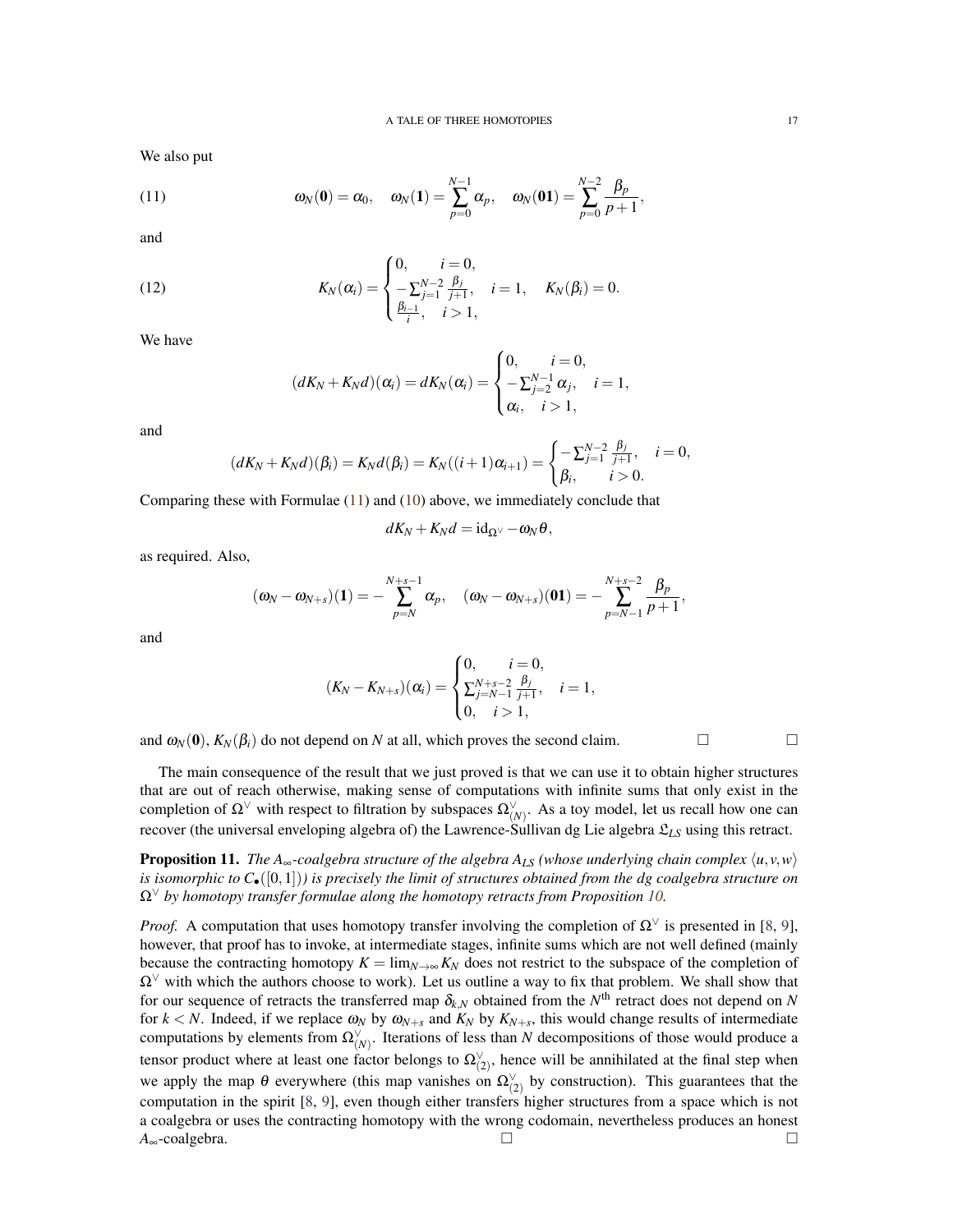Remark 6. Of course, in this particular toy example, one could simply dualise the statement of Cheng and Getzler [\[11\]](#page-20-8) to obtain the same result. However, for our main computation, the strategy outlined seems a much more straightforward way to proceed, hence the toy example introducing this strategy.

5.3. Higher structures arising from the concordance operad. We now are ready to relate the operadic formulation of concordance to Markl's approach to homotopy. The strategy for that is to use once again homotopy transfer along a convergent sequence of homotopy retracts. Let us consider the dg S-module

$$
\mathscr{V}_{\bullet\to\bullet,\Omega}=\overline{\mathscr{P}^{\textrm{!`}}}_{(x\to x)}\oplus\overline{\mathscr{P}^{\textrm{!`}}}_{(y\to y)}\oplus s\mathscr{P}^{\textrm{!`}}_{(x\to y)}\otimes\Omega^\vee
$$

which carries a homotopy cooperad structure. It is natural to try and transfer that homotopy cooperad structure to

$$
\mathscr{V}_{\bullet\text{-}\bullet,\infty}:=\overline{\mathscr{P}^{\mathbf{i}}}_{(x\to x)}\oplus\overline{\mathscr{P}^{\mathbf{i}}}_{(y\to y)}\oplus s\mathscr{P}^{\mathbf{i}}_{(x\to y)}\otimes C_\bullet([0,1]).
$$

For that, let us mimic the set-up of Proposition [10,](#page-15-1) and consider the filtration of  $\mathscr{V}_{\bullet\to\bullet,\Omega}$  by subspaces  $(\mathscr{V}_{\bullet\to\bullet,\Omega})_{(N)}$ , where  $(\mathscr{V}_{\bullet\to\bullet,\Omega})(0) = \mathscr{V}_{\bullet\to\bullet,\Omega}$ , and for  $N > 0$ 

$$
(\mathscr{V}_{\bullet\to\bullet,\Omega})_{(N)}=s\mathscr{P}^{\mathfrak{i}}_{(x\to y)}\otimes \Omega^{\vee}_{(N)}.
$$

<span id="page-17-0"></span>Theorem 3. *Let* P *be a Koszul operad. The homotopy hypothesis holds for* P*. More precisely,*

(1) *There exists a sequence of homotopy retracts*

$$
H_N\bigodot(\mathscr{V}_{\bullet\rightarrow\bullet,\Omega},d)=\frac{P}{N}\bigl(\mathscr{V}_{\bullet\rightarrow\bullet,\infty},d\bigr)
$$

 $with\ \mathrm{id}_{\mathscr{V}_{\bullet\to\bullet,\Omega}}-i_Np=dH_N+H_Nd,$  for which the map  $p$  vanishes on  $(\mathscr{V}_{\bullet\to\bullet,\Omega})_{(2)},$  and for each  $s\geq 0$ *the images of the maps i<sub>N</sub>* − *i<sub>N+s</sub> and*  $H_N$  −  $H_{N+s}$  *are contained in*  $(\mathscr{V}_{\bullet\to\bullet,\Omega})_{(N)}$ *.* 

(2) *The homotopy cooperad structure maps obtained by homotopy transfer along these homotopy retracts stabilise as N* → ∞*. The limiting homotopy cooperad structure on*  $V_{\bullet \Rightarrow \bullet}$  *\oushings has the leading terms prescribed by the homotopy hypothesis.*

*Proof.* Note that the differential of  $\mathcal{V}_{\rightarrow \bullet, \Omega}$  comes precisely from the dual of the de Rham differential on  $\Omega^{\vee}$ . Thus, each homotopy retract

$$
K_N\bigodot (\Omega^{\vee},d)\mathop{\longrightarrow}\limits_{\overline{\omega_N}} \mathop{\longrightarrow}\limits^{\theta} (C_{\bullet}([0,1]),d)
$$

from Proposition [10](#page-15-1) gives rise to a homotopy retract

$$
H_N\bigodot(\mathscr{V}_{\bullet\rightarrow\bullet,\Omega},d)=\frac{i}{p_N}\big(\mathscr{V}_{\bullet\rightarrow\bullet,\infty},d\big)
$$

with

$$
H_N(v_1, v_2, sv_3 \otimes \lambda) = (0, 0, sv_3 \otimes K_N(\lambda)),
$$
  
\n
$$
i_N(v_1, v_2, sv_3 \otimes c) = (v_1, v_2, sv_3 \otimes \omega_N(c)),
$$
  
\n
$$
p(v_1, v_2, sv_3 \otimes \lambda) = (v_1, v_2, sv_3 \otimes \theta(\lambda)).
$$

Let us explain why the transferred structure maps converge to a limit as  $N \to \infty$ . First, let us note that the filtration of  $\mathscr{V}_{\bullet\to\bullet,\Omega}$  by the subspaces  $(\mathscr{V}_{\bullet\to\bullet,\Omega})_{(N)}$  is compatible with the homotopy cooperad structure in the following sense: for each decomposition map ∆*<sup>t</sup>* of this cooperad structure, the result lands in the space of tree-shaped tensors

$$
\bigotimes_{v \text{ a vertex of } t} (\mathscr{V}_{\bullet \to \bullet, \Omega})_{(N_v)}
$$

with  $\sum_{v} N_v = N$ . This compatibility property implies that for our sequence of homotopy retracts the transferred map  $\Delta_{t,N}$  obtained from the  $N^{\text{th}}$  retract does not depend on  $N$  if the number of internal vertices of *t* is less than *N*. Indeed, if we replace  $i_N$  by  $i_{N+s}$  and  $H_N$  by  $H_{N+s}$ , this would change results of intermediate computations by elements from  $(\mathscr{V}_{\bullet\to\bullet,\Omega}(N))$ . Iterated decompositions of those that result in less than *N* parts would produce a tree shaped tensor where at least one factor belongs to  $(\mathscr{V}_{\bullet\to\bullet,\Omega})_{(2)}$ , hence will be annihilated at the final step when we apply the map *p* everywhere (this map vanishes on  $(\mathscr{V}_{\bullet\to\bullet,\Omega})_{(2)}$  by construction).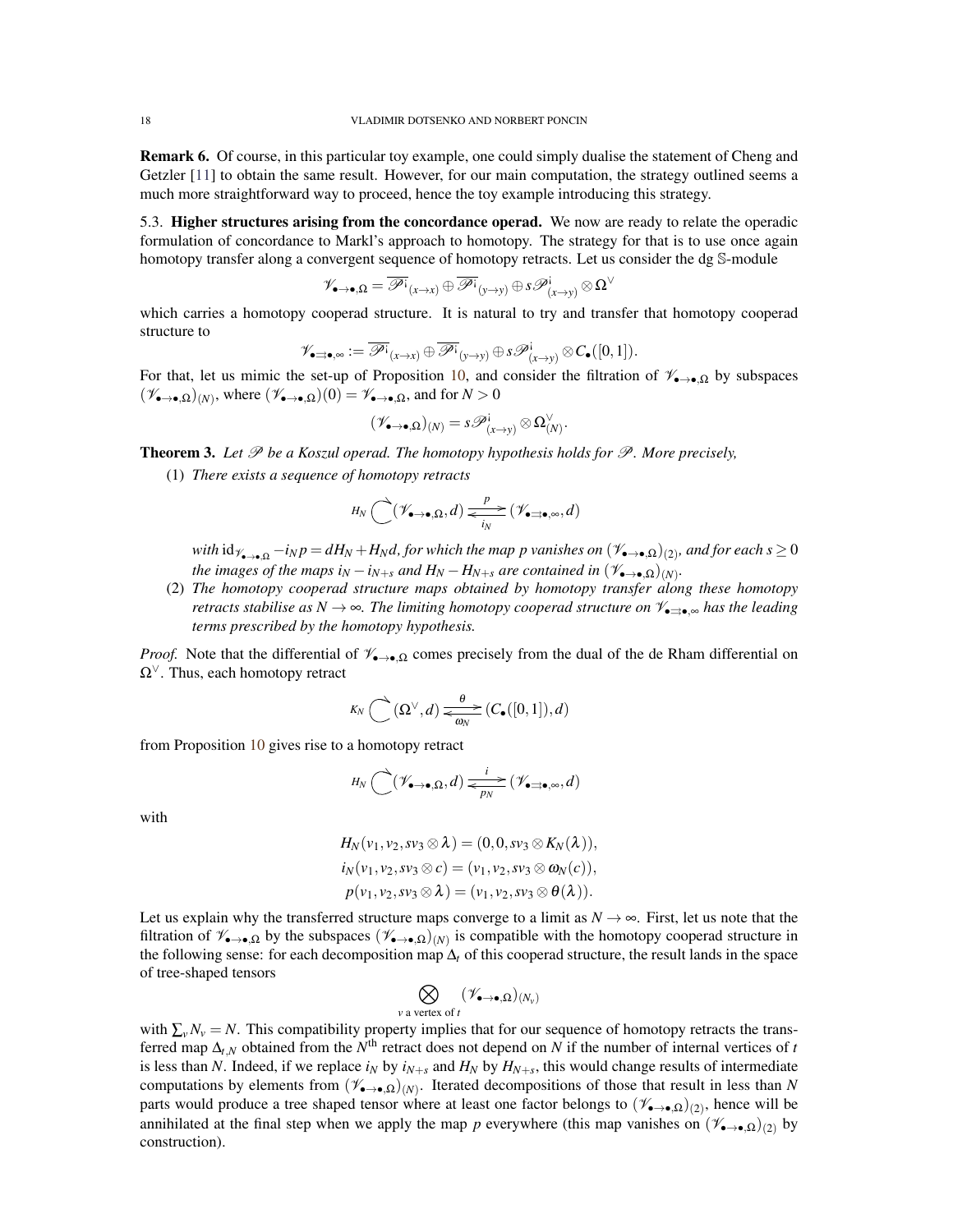It follows that to compute the transferred structure, we may apply Formulae [\(1\)](#page-5-1), and perform all computations in the completion of  $\mathscr{V}_{\bullet\to\bullet,\Omega}$  with respect to the filtration  $(\mathscr{V}_{\bullet\to\bullet,\Omega})_{(N)}$ , without worrying of any convergence issues. In what follows, we denote by *i* and *H* the limits of the corresponding maps; they now range in the completion of  $\mathscr{V}_{\bullet\to\bullet,\Omega}$ ; the meaning of the notation  $\omega$  and K is the same, with these maps ranging in the completion of  $\Omega^{\vee}$ .

We first note that since maps of the homotopy retract do not interact with the components  $\overline{\mathscr{P}}$ <sup>*i*</sup><sub> $(x\to x)$ </sub> and  $\bigoplus \overline{\mathscr{P}^i}_{(y\to y)}$  of  $\mathscr{V}_{\bullet\to\bullet,\Omega}$ , the transferred structure on these components coincides with the structure before transfer. We also note that the elements  $\omega(0)$  and  $\omega(1)$  of  $\Omega^{\vee}$  satisfy the conditions

$$
\delta(\omega(\mathbf{0})) = \delta(\alpha_0) = \alpha_0 \otimes \alpha_0 = \omega(\mathbf{0}) \otimes \omega(\mathbf{0}),
$$

$$
\delta(\omega(\mathbf{1})) = \delta\left(\sum_{i\geq 0} \alpha_i\right) = \sum_{i\geq 0} \sum_{a+b=i} \alpha_a \otimes \alpha_b = \omega(\mathbf{1}) \otimes \omega(\mathbf{1}),
$$
  

$$
K(\omega(\mathbf{0})) = K(\alpha_0) = 0,
$$
  

$$
K(\omega(\mathbf{1})) = K\left(\sum_{i\geq 0} \alpha_i\right) = -\sum_{j\geq 1} \frac{\beta_j}{j+1} + \sum_{i>1} \frac{\beta_{i-1}}{i} = 0.
$$

This implies that for both  $\mathscr{P}^i_{(x\to y)}\otimes 0$  and  $\mathscr{P}^i_{(x\to y)}\otimes 1$ , the transferred homotopy cooperad structure also comes exactly from the sub-cooperads  $\mathscr{P}^i_{(x\to y)} \otimes \omega(0)$  and  $\mathscr{P}^i_{(x\to y)} \otimes \omega(1)$  of  $\mathscr{V}_{\bullet\to \bullet,\Omega}$ . One concludes that this part of the homotopy cooperad structure matches that of  $\mathscr{V}_{\bullet\to\bullet,\infty}$ , since both  $\mathscr{V}_{\bullet\to\bullet,\Omega}$  and  $\mathscr{V}_{\bullet\to\bullet,\infty}$ , by their very construction, encode morphisms of bar complexes.

Note that the leading terms in Formula [\(6\)](#page-11-0) come from the cooperations indexed by the only two trees with *n* leaves that only have vertices with *n* inputs and vertices with one input, the trees



.

For each of these trees, the contribution of nontrivial expansions of trees with at least two vertices is zero. (It is obvious for the first tree, and for the second tree follows from the fact that such a nontrivial substitution  $(((t_1 \circ_{j_1} t_2) \circ_{j_2} t_3) \cdots) \circ_{j_k} t_{k+1}$  would have a tree with inputs of both colours as  $t_1$ , and each decomposition map  $\Delta_{t_1}$  for such a tree  $t_1$  vanishes on the cooperad  $\mathscr{V}_{\bullet\to\bullet,\Omega}$ ). This means that all the homotopy transfer computations simplify drastically, and the corresponding transferred cooperad maps  $\tilde{\Delta}_t$  are given by the naïve formula  $\tilde{\Delta}_t = t(p) \circ \Delta_t \circ i$ . Let us show how the leading terms of [\(6\)](#page-11-0) appear in this computation.

We wish to investigate the transferred homotopy cooperad decompositions  $\tilde{\Delta}_t$  evaluated on elements

$$
M_{(x\rightarrow y)}\otimes\mathbf{01}\in\mathscr{P}^{\mathbf{i}}_{(x\rightarrow y)}\otimes C_{\bullet}([0,1]).
$$

We instantly recover the leading term

$$
\mathbf{01}\circ_1 M_{(x\to x)}\in \left(\mathscr{P}_{(x\to y)}^{\mathbf{i}}(x)\otimes C_{\bullet}([0,1])\right)\circ_{(1)}\overline{\mathscr{P}_{(x\to x)}^{\mathbf{i}}}
$$

corresponding to the infinitesimal decomposition. However, for the leading term that lands in the space

$$
\mathscr{P}_{(y\rightarrow y)}^{\mathsf{i}}\circ\left(\mathscr{P}_{(x\rightarrow y)}^{\mathsf{i}}(x)\otimes \mathcal{C}_{\bullet}([0,1])\right),\,
$$

the computation is less obvious. The  $C_{\bullet}([0,1])$ -label of the corresponding leading term is precisely

$$
(\theta^{\otimes n} \circ \delta^{n-1} \circ \omega)(01).
$$

Let us compute that decoration explicitly. We have

<span id="page-18-0"></span>
$$
(13) \quad (\theta^{\otimes n} \circ \delta^{n-1} \circ \omega)(\mathbf{01}) = (\theta^{\otimes n} \circ \delta^{n-1}) \left( \sum_{i \geq 0} \frac{\beta_i}{i+1} \right) =
$$
  
= 
$$
\sum_{i \geq 0} \frac{1}{i+1} \theta^{\otimes n} \left( \sum_{i_1 + ... + i_n = i} \sum_{j=1}^n \alpha_{i_1} \otimes \cdots \otimes \alpha_{i_{j-1}} \otimes \beta_{i_j} \otimes \alpha_{i_{j+1}} \otimes \cdots \otimes \alpha_{i_n} \right).
$$

Let us concentrate on the term  $j = n$  in the third sum for the moment. Recalling the definition of  $\theta$ , we conclude that we must have  $i_n = 0$ , and  $i_k \in \{0, 1\}$  for  $k < n$ . Together with the condition  $i_1 + \cdots + i_n = i$ ,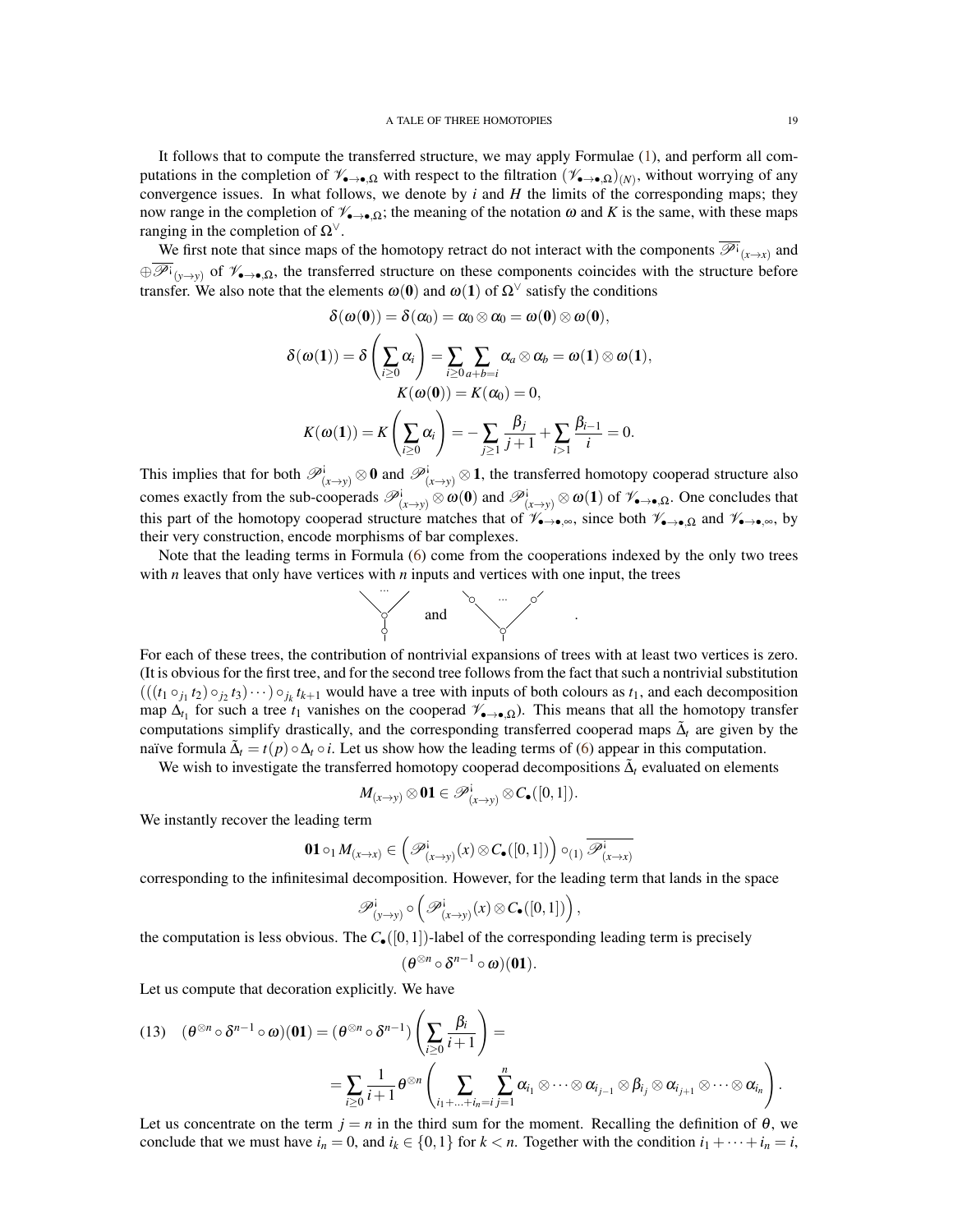this means that after applying  $\theta$  we end up with a sum over all *i*-element subsets of  $\{1,\ldots,n-1\}$ , and the tensor product has  $1 - 0$  on the places indexed by the given subset, and 0 otherwise. Since the total sum obviously lands in the subspace of tensors symmetric in the first *n*−1 factors, we may rewrite it as

$$
\sum_{i\geq 0} \frac{1}{i+1} \binom{n-1}{i} 0^{\odot n-1-i} \odot (1-0)^{\odot i} \otimes 0 \mathbf{1} =
$$
  
= 
$$
\sum_{i\geq 0} \frac{1}{n} \binom{n}{i+1} 0^{\odot n-1-i} \odot (1-0)^{\odot i} \otimes 0 \mathbf{1} = \frac{1}{n} \sum_{k=0}^{n-1} 0^{\odot n-1-k} \odot 1^{\odot k} \otimes 0 \mathbf{1}.
$$

Here we used the formulae  $\frac{1}{i+1} \binom{n-1}{i} = \frac{1}{n} \binom{n}{i+1}$  and

$$
\sum_{i=0}^{n-1} {n \choose i+1} a^{n-1-i} b^i = \sum_{k=0}^{n-1} a^{n-1-k} (a+b)^k,
$$

the latter valid in any commutative ring (and is proved in  $\mathbb{Z}[a,b]$  by noticing that both the left hand side and the right hand side are equal to the same expression  $\frac{(a+b)^n - a^n}{b}$  $\frac{f''-a''}{b}$ ).

Now we recall the contributions of all individual  $j = 1, \ldots, n$  from [\(13\)](#page-18-0), and notice that the factor  $\frac{1}{n}$ precisely contributes to creating from all these contributions the term

$$
\sum_{j=0}^{n-1} \textbf{0}^{\odot n-1-j}\hspace{-1mm}\odot\hspace{-1mm} \textbf{01}\hspace{-1mm}\odot\hspace{-1mm}\textbf{1}^{\odot j}.
$$

This is exactly the same as the element

$$
[[h]] = \operatorname{Sym} \left( h \otimes q^{\otimes (n-1)} + p \otimes h \otimes q^{\otimes (n-2)} + \cdots + p^{\otimes (n-1)} \otimes h \right)
$$

appearing in Formula [\(6\)](#page-11-0), which completes the proof.  $\square$ 

We denote by  $\mathscr{P}_{\bullet\Rightarrow\bullet,\infty}$  the cobar complex of the homotopy cooperad  $\mathscr{V}_{\bullet\Rightarrow\bullet,\infty}$  that we just computed in the proof of Proposition [3.](#page-17-0)

<span id="page-19-0"></span>**Theorem 4.** *The operad*  $\mathscr{P}_{\bullet\Rightarrow\bullet}$  *is a resolution of the operad*  $\mathscr{P}_{\bullet\to\bullet}$ *.* 

*Proof.* Since the homotopy cooperad structure on  $\mathscr{V}_{\bullet\Rightarrow\bullet,\infty}$  is obtained from that on  $\mathscr{V}_{\bullet\to\bullet,\Omega}$  by homotopy transfer, we conclude, using Theorems [2](#page-14-1) and [3](#page-17-0) together with the general results on homotopy transfer [\[34,](#page-21-11) Th. 10.3.1] and existence of inverses for homotopy quasi-isomorphisms [\[34,](#page-21-11) Th. 10.4.4], applied to homotopy (co)operads as (co)algebras over an appropriate coloured Koszul operad, that there exist homotopy quasi-isomorphisms

 $\mathscr{V}_{\bullet\to\bullet,\infty}\stackrel{\sim}{\leadsto}\mathscr{V}_{\bullet\to\bullet,\Omega}\stackrel{\sim}{\leadsto}\mathscr{V}_{\bullet\sqsupseteq\bullet,\infty}.$ 

The arising morphism of cobar complexes

$$
\mathscr{P}_{\bullet\rightarrow\bullet,\infty}\rightarrow\mathscr{P}_{\bullet\rightrightarrows\bullet,\infty}
$$

is a quasi-isomorphism for the same reason as in Theorem [2](#page-14-1) (the weight filtration and the mapping theorem for spectral sequences [\[36\]](#page-21-24)), and that completes the proof.  $\Box$ 

Corollary 2. *The notion of operadic homotopy is homotopically equivalent to the notion of concordance. More precisely, we have the equivalence of homotopy categories of algebras*

$$
\mathsf{Ho}(\mathscr{P}_{\bullet \rightrightarrows \bullet, \infty} \text{-alg}) \cong \mathsf{Ho}(\mathscr{P}_{\bullet \to \bullet, \Omega} \text{-alg}).
$$

*Proof.* By Theorems [2](#page-14-1) and [4,](#page-19-0) we know that the operads  $\mathscr{P}_{\bullet\to\bullet,\Omega}$  and  $\mathscr{P}_{\bullet\to\bullet,\infty}$  are both resolutions of  $\mathscr{P}_{\bullet\rightarrow\bullet}$ . Since we work in characteristic zero, all operads are split, and all quasi-isomorphisms of operads are compatible with splittings. Therefore, by [\[27,](#page-21-25) Th. 4.7.4], we see that

$$
\mathsf{Ho}(\mathscr{P}_{\bullet\rightarrow\bullet,\Omega}\text{-}\mathsf{alg})\cong\mathsf{Ho}(\mathscr{P}_{\bullet\rightarrow\bullet}\text{-}\mathsf{alg})\cong\mathsf{Ho}(\mathscr{P}_{\bullet\right\rightrightarrows\bullet,\infty}\text{-}\mathsf{alg}).
$$

 $\Box$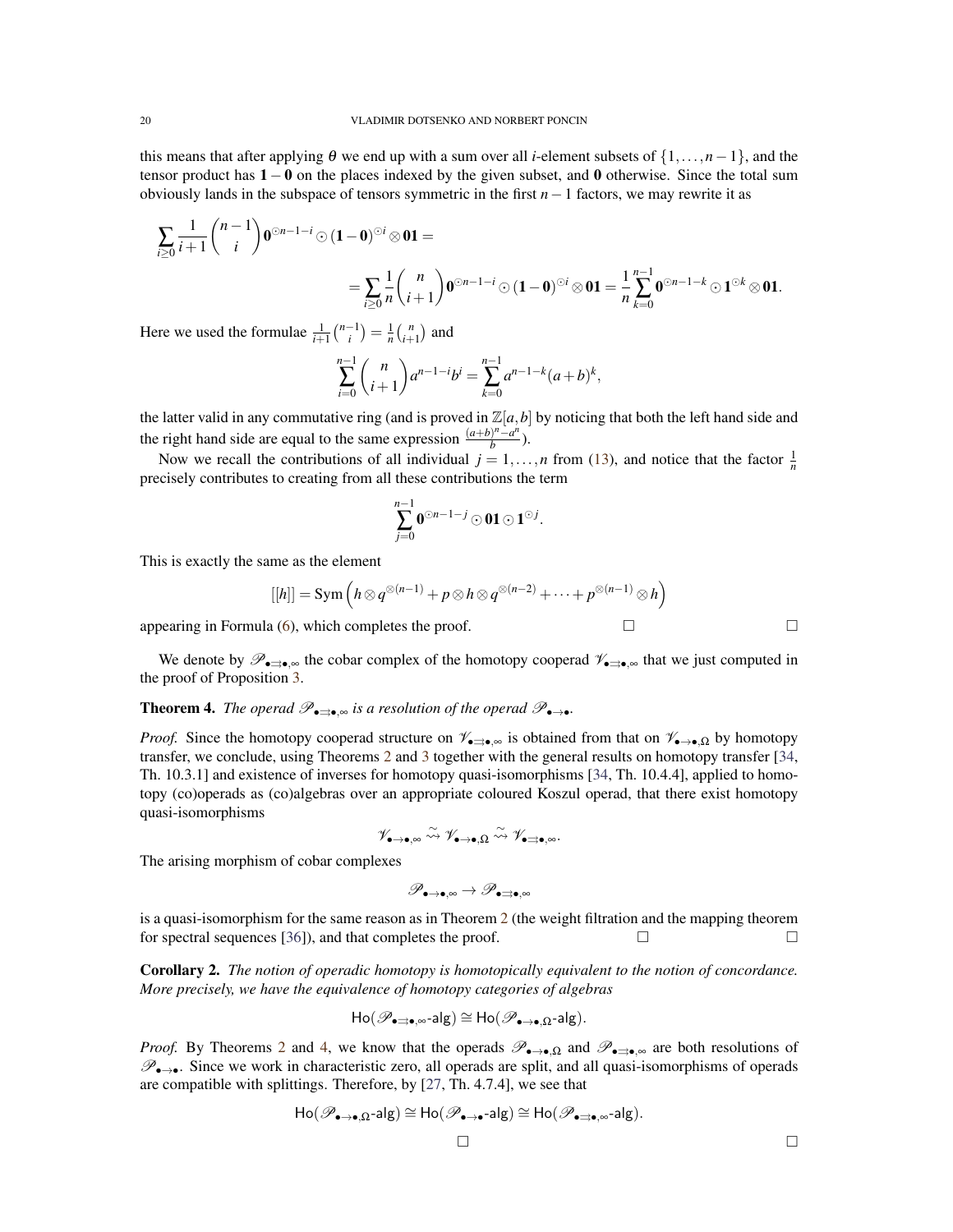#### 6. FURTHER DIRECTIONS

<span id="page-20-10"></span>One possible direction where our homotopy transfer approach might be useful for "de-mystifying" the story is a conjecture made in the end of [\[39\]](#page-21-8). That conjecture suggests, for every operad  $\mathscr P$  admitting a minimal model ( $\mathscr{F}(\mathscr{V}),d$ ) and every small category C with a chosen cofibrant replacement (F(W), $\partial$ ) of kC, the existence of a cofibrant replacement

$$
(\mathscr{F}(\mathscr{V}\otimes \Bbbk\mathrm{Ob}(\mathsf{C})\oplus \mathsf{W}\oplus s\mathscr{V}\otimes \mathsf{W}),\textbf{d})
$$

for any coloured operad  $\mathcal{O}_{\mathcal{P},\mathfrak{D}}$  describing  $\mathcal{P}$ -algebras and morphisms between them that form a diagram of shape  $\mathfrak{D}$ . The differential **d** of this replacement is conjectured to have a specific shape [\[39\]](#page-21-8). A special case of this conjecture is proved in the case of a Koszul operad  $\mathscr P$  with all generators of the same arity and degree in [\[16\]](#page-20-12). We hope that homotopy transfer techniques might be the right tool to prove this conjecture in full generality in the Koszul case.

Another natural question to address in future work is to apply homotopy transfer theorems for homotopy retracts from de Rham complexes to Cech complexes beyond the case of the interval. It would be interesting already in the case of contractible spaces, for example for higher-dimensional simplexes and higher-dimensional disks the corresponding computation would contain further information on the higher dimensional categorification of algebras.

Further, while we concentrated on the case of a Koszul operad  $\mathscr{P}$ , it would be interesting to generalise the relevant notions and result to the case of any operad admitting a minimal model ( $\mathscr{F}(\mathscr{V}),d$ ), putting  $\mathscr{P}^i := s\mathscr{V}$ , and making necessary adjustments in the view of the fact that  $\mathscr{P}^i$  is no longer an honest cooperad but rather a homotopy cooperad.

Finally, using the results of the present paper, we are investigating, in works in progress, homotopies of homotopy morphisms of homotopy Loday algebras [\[1\]](#page-20-21), homotopies of morphisms of Lie *n*-algebroids [\[6\]](#page-20-22) and of Loday algebroids [\[24\]](#page-21-26).

#### **REFERENCES**

- <span id="page-20-21"></span>1. Mourad Ammar and Norbert Poncin, *Coalgebraic approach to the Loday infinity category, stem differential for* 2*n-ary graded and homotopy algebras*, Ann. Inst. Fourier 60 (2010), no. 1, 355–387.
- <span id="page-20-0"></span>2. John C. Baez and Alissa S. Crans, *Higher-dimensional algebra. VI. Lie 2-algebras*, Theory Appl. Categ. 12 (2004) 492–538.
- <span id="page-20-13"></span>3. Clemens Berger and Ieke Moerdijk, *Resolution of coloured operads and rectification of homotopy algebras*, In: "Categories in algebra, geometry and mathematical physics", Contemp. Math. 431 (2007), 31–58.
- <span id="page-20-17"></span>4. Alexander Berglund, *Rational homotopy theory of mapping spaces via Lie theory for L*<sup>∞</sup> *algebras*, ArXiv preprint [1110.6145.](http://arxiv.org/abs/1110.6145)
- <span id="page-20-6"></span>5. J. Michael Boardman and Rainer M. Vogt, *Homotopy invariant algebraic structures on topological spaces*. Lecture Notes in Mathematics, Vol. 347. Springer-Verlag, Berlin-New York, 1973. x+257 pp.
- <span id="page-20-22"></span>6. Giuseppe Bonavolonta and Norbert Poncin, ` *On the category of Lie n-algebroids*, J. Geom. Phys. 73 (2013), 70–90.
- <span id="page-20-1"></span>7. Aldridge K. Bousfield and Victor K. A. M. Gugenheim, *On PL De Rham theory and rational homotopy type*, Mem. AMS 178 (1976), ix+94 pp.
- <span id="page-20-7"></span>8. Urtzi Buijs and Aniceto Murillo, *Algebraic models of non-connected spaces and homotopy theory of L*∞*-algebras*, Adv. Math. 236 (2013), 60–91.
- <span id="page-20-5"></span>9. Urtzi Buijs and Aniceto Murillo, *The Lawrence–Sullivan construction is the right model of I*+, Algebr. Geom. Topol. 13 (2013), no. 1, 577–588.
- <span id="page-20-11"></span>10. Alberto Canonaco, *L*∞*-algebras and quasi-isomorphisms*, In: "Seminari di Geometria Algebrica 1998–1999", Scuola Normale Superiore, Pisa, 1999.
- <span id="page-20-8"></span>11. Xue Zhi Cheng and Ezra Getzler, *Transferring homotopy commutative algebraic structures*, Journal of Pure and Applied Algebra 212 (2008), no. 11, 2535–2542.
- <span id="page-20-14"></span>12. Malte Dehling and Bruno Vallette, *Symmetric homotopy theory for operads*, ArXiv preprint [1503.02701.](http://arxiv.org/abs/1503.02701)
- <span id="page-20-2"></span>13. Pierre Deligne, Letters to L. Breen, February 1994.
- <span id="page-20-4"></span>14. Vasiliy A. Dolgushev, *Erratum to: "A Proof of Tsygan's Formality Conjecture for an Arbitrary Smooth Manifold"*, ArXiv preprint [0703113.](http://arxiv.org/abs/math/0703113)
- <span id="page-20-16"></span>15. Vladimir Dotsenko and Anton Khoroshkin, *Gröbner bases for operads*, Duke Math. J. 153 (2010), no. 2, 363–396.
- <span id="page-20-12"></span>16. Martin Doubek, *On resolutions of diagrams of algebras*, ArXiv preprint [1107.1408.](http://arxiv.org/abs/1107.1408)
- <span id="page-20-18"></span>17. Vladimir Drinfeld, *Letter to Vadim Schechtman*, September 1988. English translation available online via the URL [http://](http://math.harvard.edu/~tdp/translation.pdf) [math.harvard.edu/~tdp/translation.pdf](http://math.harvard.edu/~tdp/translation.pdf).
- <span id="page-20-9"></span>18. Gabriel Drummond-Cole and Bruno Vallette, *The minimal model for the Batalin–Vilkovisky operad*, Selecta Math. (N.S.) 19 (2013), no. 1, 1–47.
- <span id="page-20-19"></span>19. Johan L. Dupont, *Simplicial de Rham cohomology and characteristic classes of flat bundles*, Topology 15 (1976), no. 3, 233–245.
- <span id="page-20-20"></span>20. Kenji Fukaya, *Floer homology and mirror symmetry. II*, Adv. Stud. Pure Math., 34 (2002), 31–127.
- <span id="page-20-3"></span>21. Ezra Getzler, *Lie theory for nilpotent L*∞*-algebras*, Ann. of Math. (2) 170 (2009), no. 1, 271–301.
- <span id="page-20-15"></span>22. Victor Ginzburg and Mikhail Kapranov, *Koszul duality for operads*, Duke Math. J., 76 (1994), no. 1, 203–272.